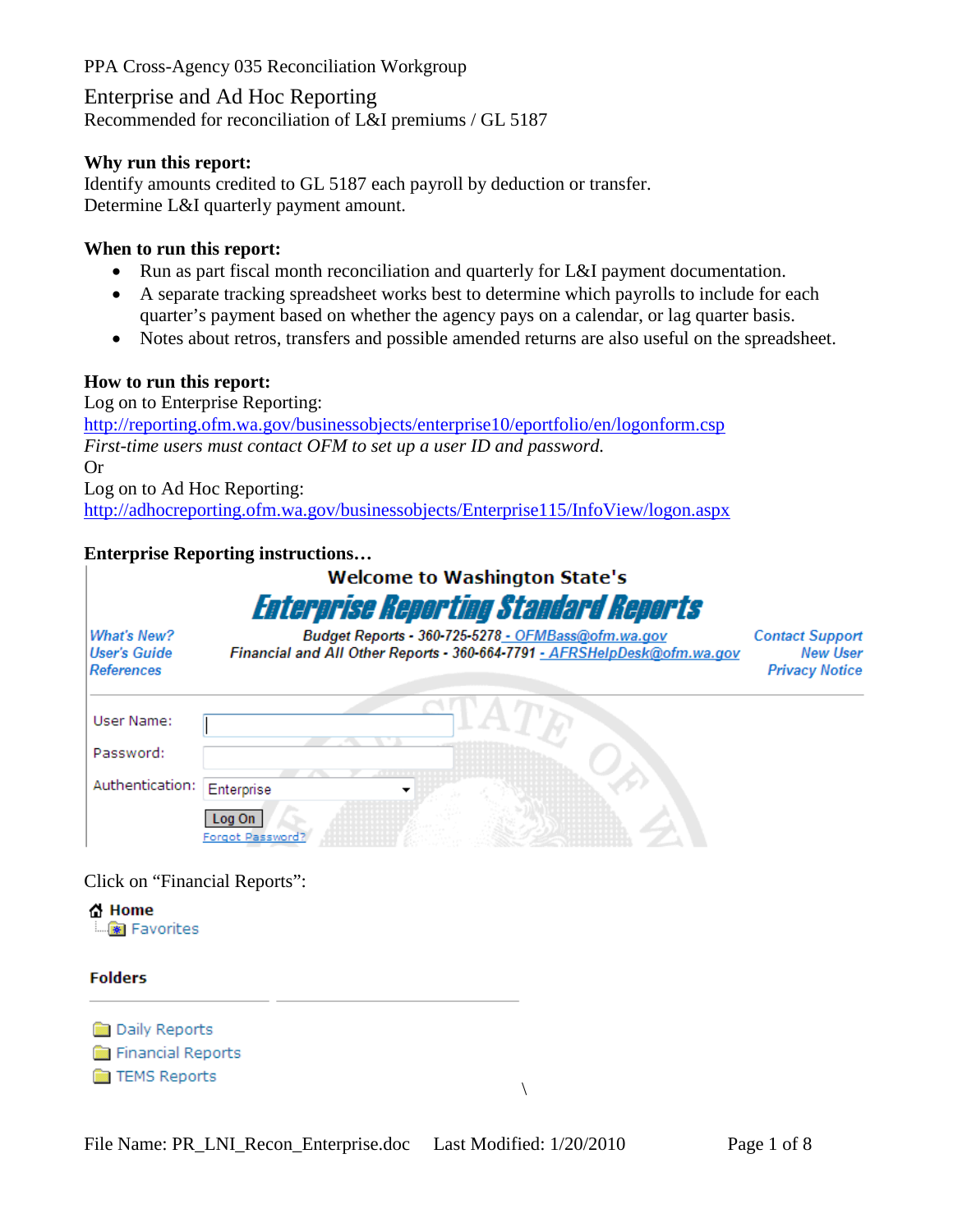Click on "General Ledgers":



| <b>M</b> Account Codes                           |
|--------------------------------------------------|
| <b>M</b> Accounting                              |
| <b>Administering</b><br>Agency                   |
| <b>■ Allotment</b><br>Expenditure Flexible       |
| <b>M</b> Allotment<br>Expenditure<br>Monthly/BTD |
| <b>Ma</b> Allotment<br><b>Expenditure Status</b> |
| <b>Downloads/Extracts</b>                        |
| <b>B</b> Encumbrances                            |
| Expenditure Activity                             |
| Expenditure Flexible                             |
| <b>E</b> inancial<br>Statements                  |
| <b>General Ledgers</b>                           |
| <b>B</b> Project-to-Date                         |
| <b>Revenue</b>                                   |

Under "General Ledger Analysis Flexible"

Click on "Schedule with Selection Values" – First time set up.

Click on "History" - To use established format.

| No folders | <b>General Ledger Activity By Vendor</b><br>Schedule   Schedule with Selection Values   History<br>Total Instances: 1449 - User Instances: 0 |
|------------|----------------------------------------------------------------------------------------------------------------------------------------------|
|            | <b>General Ledger Activity Flexible</b><br>Schedule   Schedule with Selection Values   History<br>Total Instances: 5098 - User Instances: 0  |
|            | <b>General Ledger Analysis Flexible</b><br>Schedule   Schedule with Selection Values   History<br>Total Instances: 4256 - User Instances: 20 |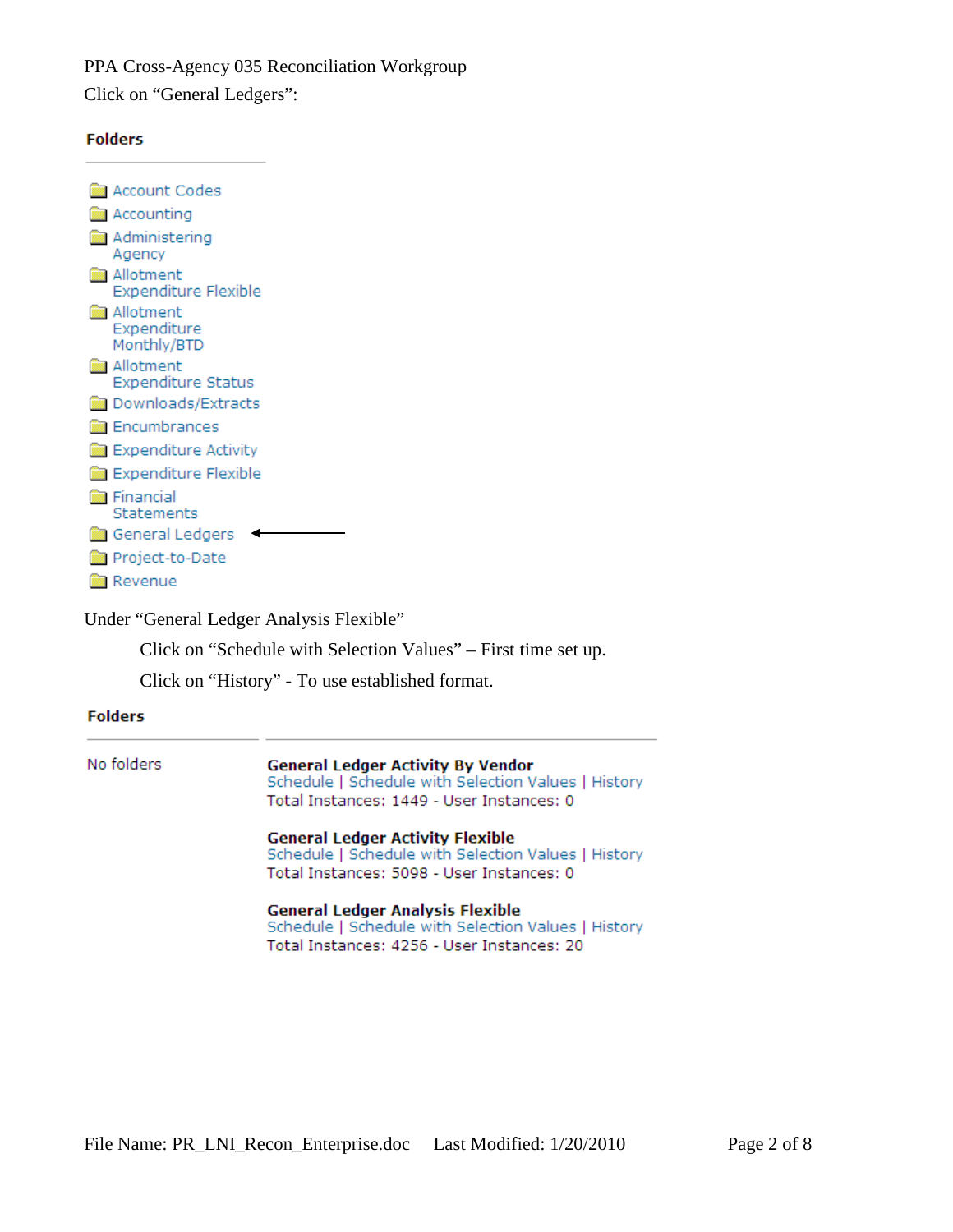#### **Fields to complete for initial setup of report for monthly reconciliation of GL 5187:**

- Biennium: Defaults to current biennium. Select as needed for past research.
- Begin Fiscal Month: Defaults to "Current". Select month as needed for reconciliation.
- End Fiscal Month: Defaults to "Same As Beginning". Appropriate for Day 5 & monthly reports.
- Account: Choose "035 State Payroll Revolving" from "Default Values" list.
- General Ledger: Choose "5187 Industrial Insur. & Med." from "Default Values" list.
- Click on "Add" button at the end of any line to apply all selections.
- Click on "Schedule" at the top of the screen to run the report.

| <b>Biennium:</b>           |                                               |                                 |          |                              |
|----------------------------|-----------------------------------------------|---------------------------------|----------|------------------------------|
| New value:                 | 2011                                          | Default Values: $\mathbf{v}$    | Add      |                              |
|                            | Current value: No current value has been set. |                                 |          |                              |
| <b>Begin Fiscal Month:</b> |                                               |                                 |          |                              |
| New value:                 | -Current<br>Add<br>▼                          |                                 |          |                              |
|                            | Current value: No current value has been set. |                                 |          |                              |
| <b>End Fiscal Month:</b>   |                                               |                                 |          |                              |
| New value:                 | - Same As Beginning -                         | Add                             |          |                              |
|                            | Current value: No current value has been set. |                                 |          |                              |
| Account:                   |                                               |                                 |          |                              |
| New value:                 | 035                                           | 035 - State Payroll Revolving A | Add<br>▼ |                              |
|                            | Current value: No current value has been set. |                                 |          |                              |
| <b>General Ledger:</b>     |                                               |                                 |          |                              |
| New value:                 | 5187                                          | 5187 - Industrial Insur. & Med. | Add<br>▼ |                              |
| Current value: 0110        |                                               |                                 |          |                              |
| <b>Schedule</b>            |                                               |                                 |          |                              |
|                            |                                               |                                 |          | <b>①</b> Schedule   X Cancel |

**General Ledger Analysis Flexible** 

Once the format has been established you can choose "ReSchedule with Selection Values":

| <b>T</b> Instance Time:          | <b>Run By:</b> | Parameters/Reschedule:                                                                                                                                                                                                                                                                                                           | <b>Format:</b>    | <b>Status: Selected:</b> |
|----------------------------------|----------------|----------------------------------------------------------------------------------------------------------------------------------------------------------------------------------------------------------------------------------------------------------------------------------------------------------------------------------|-------------------|--------------------------|
| ■ 11/5/2009 3:12:29<br><b>PM</b> | walt477        | ; 2011; 477 ; 04 - Oct FY1; - Same As<br>Beginning; 035; *; *; *; *; *; *; *; *; *; *; *; *;<br>*, *, *, *, *, *, *, *, *, *, *, 5187, *, *, *,<br>Yes; No; No; Account; General Ledger; None;<br>None; None; None; None; None; Yes; Yes;<br>Yes; Yes; Yes; Yes; Yes; Yes; None<br>ReSchedule   ReSchedule with Selection Values | Crystal<br>Report | <b>Success</b>           |

Update the "Begin Fiscal Month", "Add" and "Schedule".

File Name: PR\_LNI\_Recon\_Enterprise.doc Last Modified: 1/20/2010 Page 3 of 8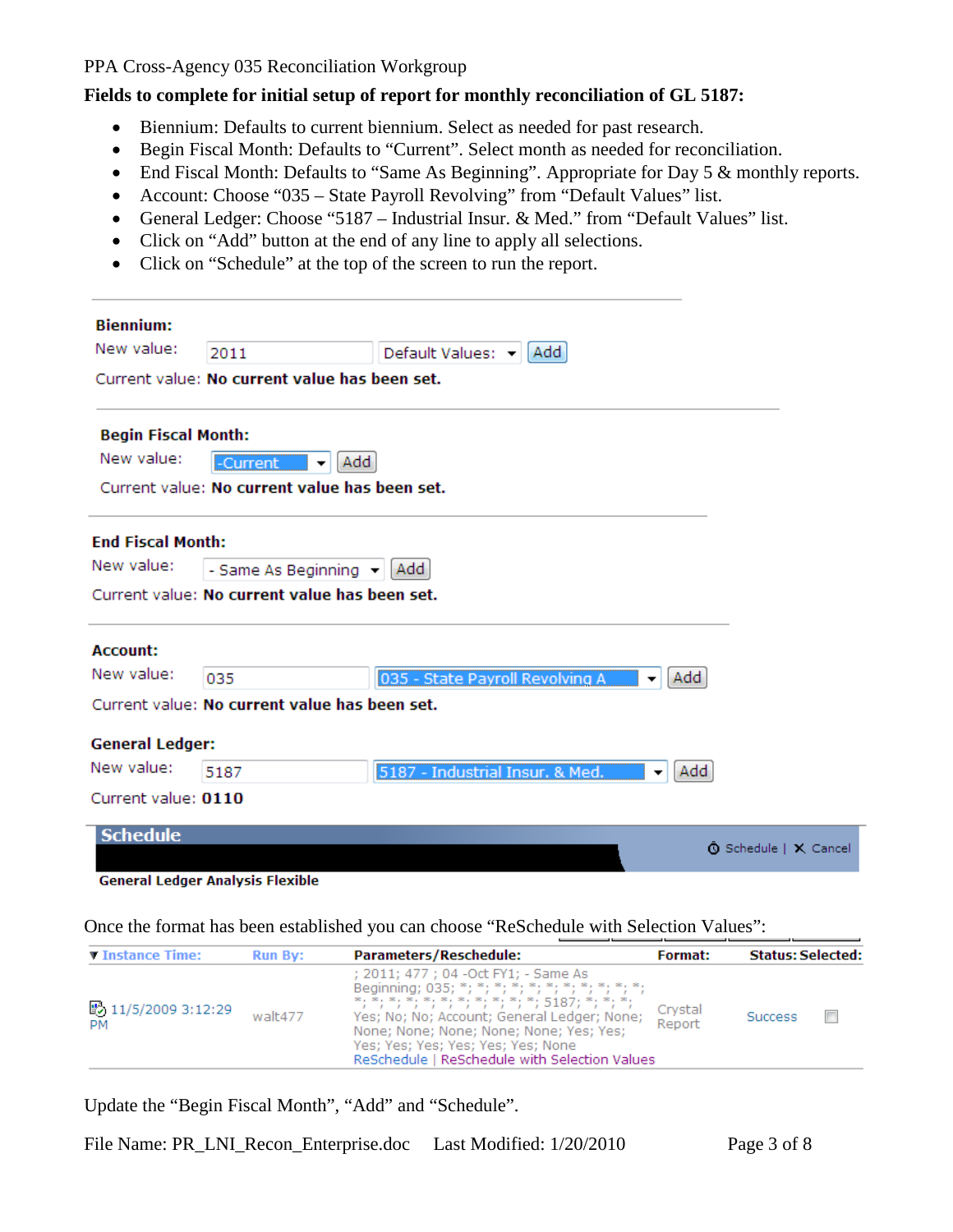#### **To get information about a specific payroll add:**

• Current Document Number: Input "\*P*YYPP*" for specific payroll.

#### **Current Document Number:**

| New value: | P0921 | Add |
|------------|-------|-----|
|            |       |     |

Current value: No current value has been set.

#### **To run reports for a quarter:**

- Update the "Begin fiscal Month" and "End Fiscal Month" to include all months with the payrolls for the quarter being paid.
- If the quarter straddles two biennium, two reports will be needed.
- For "Lag Quarter" payments, be sure to subtract any payrolls not included to get the available balance for the actual payment. A separate tracking spreadsheet helps with this process.

Example:

3<sup>rd</sup> quarter 2009 - Lag Quarter payment would include payrolls 14-19 (July 24) through (October 9). This represents parts of fiscal months  $1 - 4$ . The full report is on the next page.

#### **Snips from the beginning of the report:**

Account 035 - State Payroll Revolv

|                    | General Ledger 5187 - Industrial I | <b>Beginning Balance:</b> | (461.618.59) |
|--------------------|------------------------------------|---------------------------|--------------|
| <b>FM</b> Proc Dte | <b>Cur Doc No</b>                  | TC Invoice No             | Amount       |
| 1101 2009 07 07    | PR-P0913                           | 187                       | (90, 935.64) |
| 1101 2009 07 07    | TSFP0913                           | 187                       | (38.57)      |
| 1101 2009 07:20    | PR-P0914                           | 187                       | (80, 111.85) |
| 1101 2009 07:29    | 001021IA                           | 2009 2ND OTR<br>642       | 552,592.80   |

The "Beginning Balance" represents the past balance from 2nd quarter. (461,618.59) Payroll 13 also belongs to that quarter.  $(90,935.64 + 38.57) = (90,974.21)$ 

Total that was available for  $2<sup>nd</sup>$  quarter: (552,592.80). This matches the payment that was made. GL 5187 is balanced to zero at this point.

The (80,111.85) credit for Payroll 14 is the beginning of the amount available for  $3<sup>rd</sup>$  quarter.

#### **Snips from the end of the report:**

|                 |                                 | <b>Ending Balance:</b><br>. | (91, 146.69) |
|-----------------|---------------------------------|-----------------------------|--------------|
|                 | Total for General Ledger 5187 - | <b>Period Activity:</b>     | 370,471.90   |
| 1104 2009 10 27 | 011587IA                        | 2009 3RD QTR<br>642         | 530,899.15   |
| 1104 2009 10 21 | TSFP0920                        | 187                         | (50.42)      |
| 1104 2009 10 21 | PR-P0920                        | 187R                        | 114.65       |
| 1104 2009 10 21 | PR-P0920                        | 187R                        | 69.86        |
| 1104 2009 10 21 | PR-P0920                        | 187R                        | 71.66        |
| 1104 2009 10 21 | PR-P0920                        | 187                         | (19.10)      |
| 1104 2009 10 21 | PR-P0920                        | 187                         | (21.57)      |
| 1104 2009 10 21 | PR-P0920                        | 187                         | (19.59)      |
| 1104 2009 10 21 | PR-P0920                        | 187                         | (91, 818.08) |

All amounts for Payroll 20 belong to the next quarter. (91,672.59).

There is an additional (525.90) credit that will be collected as an amended return for a prior quarter.

 $(91,146.69)$  "Ending Balance" +  $(525.90)$  credit coming =  $(91,672.59)$  for Payroll 20.

GL 5187 account is balanced.  $$530,899.15$  sent for  $3<sup>rd</sup>$  quarter payment was correct.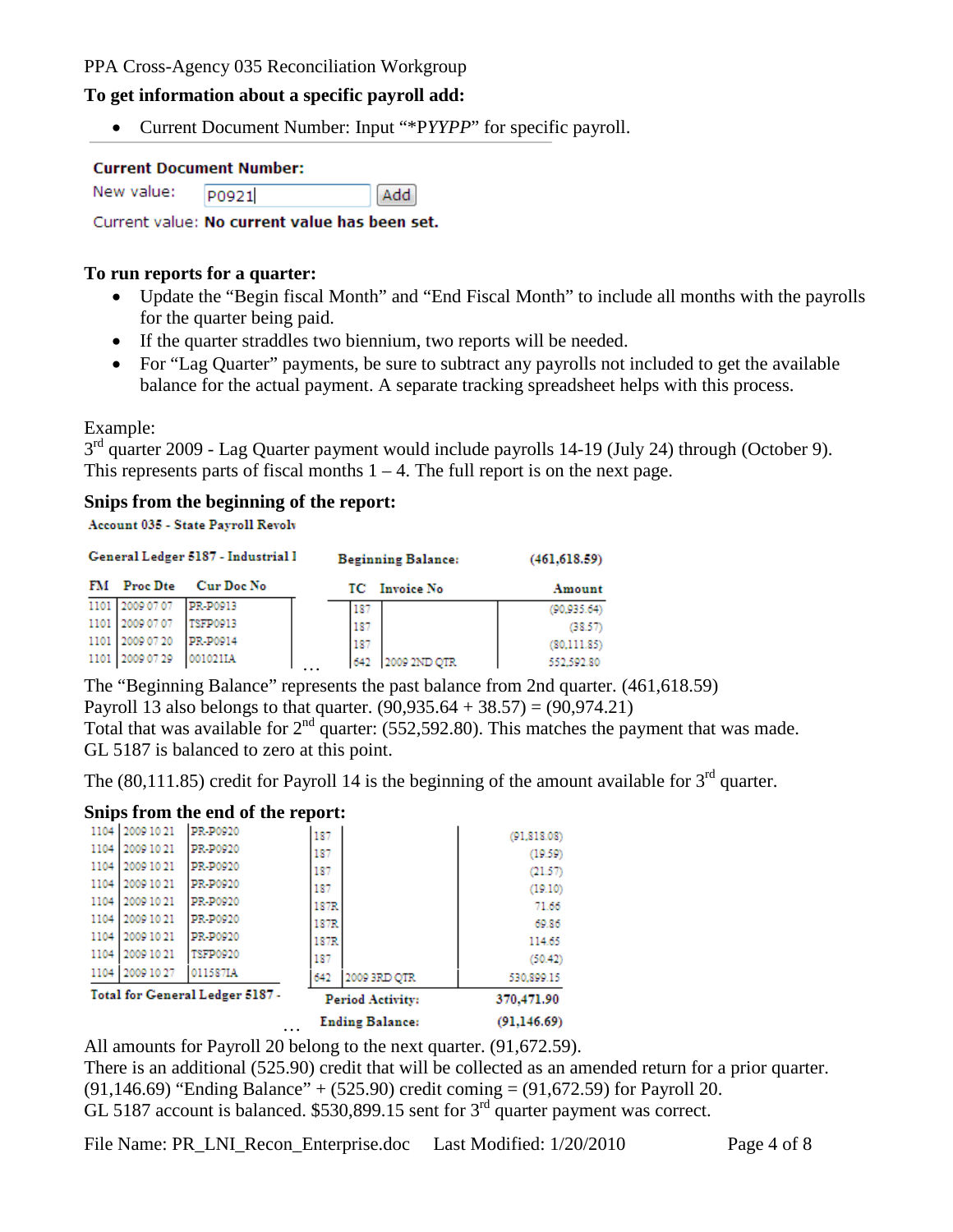# Full report:<br>OFM

#### 4770 - Department of Fish and Wildlife

General Ledger Analysis Flexible by Account/General Ledger

|      | <b>Report Number:</b> | GL01                                                                                                                                                    |                   |    |     |             |                       |         |    |          |         |  |                   |                              | Date Run:                 | Nov 5, 2009 4:04PM |               |
|------|-----------------------|---------------------------------------------------------------------------------------------------------------------------------------------------------|-------------------|----|-----|-------------|-----------------------|---------|----|----------|---------|--|-------------------|------------------------------|---------------------------|--------------------|---------------|
|      | <b>Biennium:</b>      | 2011                                                                                                                                                    |                   |    |     |             | <b>Fiscal Months:</b> | Jul FY1 |    | Through: | Oct FY1 |  |                   | <b>Transactions Through:</b> |                           | Nov 4, 2009 8:11PM |               |
|      |                       | Agency 4770 - Department of Fish and Wildlife                                                                                                           |                   |    |     |             |                       |         |    |          |         |  |                   |                              | <b>Beginning Balance:</b> | (461, 618.59)      |               |
|      |                       | <b>Account 035 - State Payroll Revolving Account</b>                                                                                                    |                   |    |     |             |                       |         |    |          |         |  |                   |                              | <b>Beginning Balance:</b> | (461, 618.59)      |               |
|      |                       | General Ledger 5187 - Industrial Insur. & Med. Aid Deduct'ns P                                                                                          |                   |    |     |             |                       |         |    |          |         |  |                   |                              | <b>Beginning Balance:</b> | (461, 618.59)      |               |
|      | FM Proc Dte           | Cur Doc No                                                                                                                                              | <b>Ref Doc No</b> | ВT |     | B# Acct EAI | PI                    | SO SSO  | ΟI | Proj     |         |  | SP Ph MS Src SSrc |                              | <b>TC</b> Invoice No      |                    | Amount        |
|      | 1101 2009 07 07       | PR-P0913                                                                                                                                                |                   | P2 |     | 001 035     |                       |         |    |          |         |  |                   | 187                          |                           |                    | (90, 935, 64) |
| 1101 | 2009 07 07            | TSFP0913                                                                                                                                                |                   | P2 |     | 001 035     |                       |         |    |          |         |  |                   | 187                          |                           |                    | (38.57)       |
|      | 1101 2009 07:20       | PR-P0914                                                                                                                                                |                   | P0 |     | 001 035     |                       |         |    |          |         |  |                   | 187                          |                           |                    | (80, 111.85)  |
| 1101 | 2009 07 29            | 001021IA                                                                                                                                                |                   | IΑ |     | 180 035     |                       |         |    |          |         |  |                   | 642                          | 2009 2ND QTR              |                    | 552,592.80    |
| 1102 | 2009 08 05            | PR-P0915                                                                                                                                                |                   | P0 | 001 | 035         |                       |         |    |          |         |  |                   | 187                          |                           |                    | (97, 629.65)  |
|      | 1102 2009 08 05       | PR-P0915                                                                                                                                                |                   | P0 | 001 | 035         |                       |         |    |          |         |  |                   | 187                          |                           |                    | (67.91)       |
|      | 1102 2009 08 05       | PR-P0915                                                                                                                                                |                   | P0 |     | 001 035     |                       |         |    |          |         |  |                   | 187R                         |                           |                    | 33.34         |
|      | 1102 2009 08:20       | PR-P0916                                                                                                                                                |                   | P0 | 001 | 035         |                       |         |    |          |         |  |                   | 187                          |                           |                    | (83,870.16)   |
|      | 1102 2009 08:20       | PR-P0916                                                                                                                                                |                   | P0 |     | 001 035     |                       |         |    |          |         |  |                   | 187R                         |                           |                    | 4.98          |
| 1103 | 2009 09 03            | PR-P0917                                                                                                                                                |                   | P0 |     | 001 035     |                       |         |    |          |         |  |                   | 187                          |                           |                    | (93, 334.16)  |
|      | 1103 2009 09 03       | PR-P0917                                                                                                                                                |                   | P0 |     | 001 035     |                       |         |    |          |         |  |                   | 187                          |                           |                    | (49.02)       |
|      | 1103 2009 09 03       | PR-P0917                                                                                                                                                |                   | P0 | 001 | 035         |                       |         |    |          |         |  |                   | 187                          |                           |                    | (73.92)       |
| 1103 | 2009 09 03            | PR-P0917                                                                                                                                                |                   | P0 | 001 | 035         |                       |         |    |          |         |  |                   | 187                          |                           |                    | (75.69)       |
|      | 1103 2009 09 03       | PR-P0917                                                                                                                                                |                   | P0 | 001 | 035         |                       |         |    |          |         |  |                   | 187R                         |                           |                    | 270.20        |
| 1103 | 2009 09 03            | PR-P0917                                                                                                                                                |                   | P0 |     | 001 035     |                       |         |    |          |         |  |                   | 187R                         |                           |                    | 276.77        |
|      | 1103 2009 09 03       | PR-P0917                                                                                                                                                |                   | P0 | 001 | 035         |                       |         |    |          |         |  |                   | 187R                         |                           |                    | 179.14        |
| 1103 | 2009 09 21            | PR-P0918                                                                                                                                                |                   | P0 | 001 | 035         |                       |         |    |          |         |  |                   | 187                          |                           |                    | (81, 221.62)  |
| 1104 | 2009 10 05            | PR-P0919                                                                                                                                                |                   | P0 | 001 | 035         |                       |         |    |          |         |  |                   | 187                          |                           |                    | (95, 181.87)  |
|      | 1104 2009 10 05       | PR-P0919                                                                                                                                                |                   | P0 | 001 | 035         |                       |         |    |          |         |  |                   | 187                          |                           |                    | (11.03)       |
|      | 1104 2009 10 05       | PR-P0919                                                                                                                                                |                   | P0 |     | 001 035     |                       |         |    |          |         |  |                   | 187                          |                           |                    | (7.33)        |
| 1104 | 2009 10 05            | PR-P0919                                                                                                                                                |                   | P0 | 001 | 035         |                       |         |    |          |         |  |                   | 187                          |                           |                    | (8.38)        |
|      | 1104 2009 10 05       | PR-P0919                                                                                                                                                |                   | P0 | 001 | 035         |                       |         |    |          |         |  |                   | 187                          |                           |                    | (12.26)       |
|      | 1104 2009 10 05       | PR-P0919                                                                                                                                                |                   | P0 | 001 | 035         |                       |         |    |          |         |  |                   | 187                          |                           |                    | (9.80)        |
|      | 1104 2009 10 05       | PR-P0919                                                                                                                                                |                   | P0 |     | 001 035     |                       |         |    |          |         |  |                   | 187                          |                           |                    | (9.80)        |
| 1104 | 2009 10 05            | PR-P0919                                                                                                                                                |                   | P0 | 001 | 035         |                       |         |    |          |         |  |                   | 187                          |                           |                    | (7.23)        |
| 1104 | 2009 10 05            | PR-P0919                                                                                                                                                |                   | P0 | 001 | 035         |                       |         |    |          |         |  |                   | 187                          |                           |                    | (8.58)        |
|      | 1104 2009 10 05       | PR-P0919                                                                                                                                                |                   | P0 | 001 | 035         |                       |         |    |          |         |  |                   | 187                          |                           |                    | (12.74)       |
|      | 1104 2009 10 05       | PR-P0919                                                                                                                                                |                   | P0 |     | 001 035     |                       |         |    |          |         |  |                   | 187                          |                           |                    | (7.33)        |
| 1104 | 2009 10 05            | PR-P0919                                                                                                                                                |                   | P0 | 001 | 035         |                       |         |    |          |         |  |                   | 187                          |                           |                    | (7.33)        |
| 1104 | 2009 10 05            | PR-P0919                                                                                                                                                |                   | P0 | 001 | 035         |                       |         |    |          |         |  |                   | 187R                         |                           |                    | 46.58         |
|      | 1104 2009 10 05       | PR-P0919                                                                                                                                                |                   | P0 |     | 001 035     |                       |         |    |          |         |  |                   | 187R                         |                           |                    | 273.82        |
|      | 1104 2009 10 05       | PR-P0919                                                                                                                                                |                   | P0 |     | 001 035     |                       |         |    |          |         |  |                   | 187R                         |                           |                    | 26.87         |
|      | 1104 2009 10 05       | PR-P0919                                                                                                                                                |                   | P0 |     | 001 035     |                       |         |    |          |         |  |                   | 187R                         |                           |                    | 44.79         |
|      | 1104 2009 10 05       | PR-P0919                                                                                                                                                |                   | P0 | 001 | 035         |                       |         |    |          |         |  |                   | 187R                         |                           |                    | 35.83         |
|      | 1104 2009 10 05       | PR-P0919                                                                                                                                                |                   | P0 |     | 001 035     |                       |         |    |          |         |  |                   | 187R                         |                           |                    | 31.35         |
|      |                       |                                                                                                                                                         |                   |    |     |             |                       |         |    |          |         |  |                   |                              |                           |                    |               |
|      |                       | Report purpose: To review activity in a GL account for a specified period. Beginning balances may change until the prior biennium is officially closed. |                   |    |     |             |                       |         |    |          |         |  |                   |                              |                           | Page:              | 1             |
|      |                       |                                                                                                                                                         |                   |    |     |             |                       |         |    |          |         |  |                   |                              |                           |                    |               |

#### Report purpose: To review activity in a GL account for a specified period. Beginning balances may change until the prior biennium is officially closed.

**OFM** 

#### 4770 - Department of Fish and Wildlife

General Ledger Analysis Flexible by Account/General Ledger

| <b>Report Number:</b> | GL01                                                                     |                   |    |         |             |                       |         |    |          |         |               |  |                              |      | Date Run:               | Nov 5, 2009 4:04PM |
|-----------------------|--------------------------------------------------------------------------|-------------------|----|---------|-------------|-----------------------|---------|----|----------|---------|---------------|--|------------------------------|------|-------------------------|--------------------|
| Biennium:             | 2011                                                                     |                   |    |         |             | <b>Fiscal Months:</b> | Jul FY1 |    | Through: | Oct FY1 |               |  | <b>Transactions Through:</b> |      |                         | Nov 4, 2009 8:11PM |
| FM Proc Dte           | Cur Doc No                                                               | <b>Ref Doc No</b> | BT |         | B# Acct EAI | PI                    | SO SSO  | OI | Proj     | SP      | $\mathbf{Ph}$ |  | MS Src SSrc                  |      | <b>TC</b> Invoice No    | Amount             |
| 1104 2009 10 05       | PR-P0919                                                                 |                   | PО | 001     | 035         |                       |         |    |          |         |               |  |                              | 187R |                         | 26.87              |
| 1104 2009 10 05       | PR-P0919                                                                 |                   | P0 | 001     | 035         |                       |         |    |          |         |               |  |                              | 187R |                         | 30.63              |
| 1104 2009 10 05       | PR-P0919                                                                 |                   | P0 | 001     | 035         |                       |         |    |          |         |               |  |                              | 187R |                         | 26.42              |
| 1104 2009 10 05       | PR-P0919                                                                 |                   | P0 | 001     | 035         |                       |         |    |          |         |               |  |                              | 187R |                         | 35.83              |
| 1104 2009 10 05       | PR-P0919                                                                 |                   | P0 | 001     | 035         |                       |         |    |          |         |               |  |                              | 187R |                         | 26.87              |
| 1104 2009 10 05       | PR-P0919                                                                 |                   | P0 | 001     | 035         |                       |         |    |          |         |               |  |                              | 187R |                         | 40.31              |
| 1104 2009 10 05       | TSFP0919                                                                 |                   | P0 | 001     | 035         |                       |         |    |          |         |               |  |                              | 187  |                         | (66.19)            |
| 1104 2009 10 21       | PR-P0920                                                                 |                   | P0 | 001     | 035         |                       |         |    |          |         |               |  |                              | 187  |                         | (91, 818.08)       |
| 1104 2009 10 21       | PR-P0920                                                                 |                   | P0 | 001     | 035         |                       |         |    |          |         |               |  |                              | 187  |                         | (19.59)            |
| 1104 2009 10 21       | PR-P0920                                                                 |                   | P0 | 001     | 035         |                       |         |    |          |         |               |  |                              | 187  |                         | (21.57)            |
| 1104 2009 10 21       | PR-P0920                                                                 |                   | P0 | 001     | 035         |                       |         |    |          |         |               |  |                              | 187  |                         | (19.10)            |
| 1104 2009 10 21       | PR-P0920                                                                 |                   | P0 | 001     | 035         |                       |         |    |          |         |               |  |                              | 187R |                         | 71.66              |
| 1104 2009 10 21       | PR-P0920                                                                 |                   | P0 | 001     | 035         |                       |         |    |          |         |               |  |                              | 187R |                         | 69.86              |
| 1104 2009 10 21       | PR-P0920                                                                 |                   | P0 | 001     | 035         |                       |         |    |          |         |               |  |                              | 187R |                         | 114.65             |
| 1104 2009 10 21       | <b>TSFP0920</b>                                                          |                   | P0 | 001     | 035         |                       |         |    |          |         |               |  |                              | 187  |                         | (50.42)            |
| 1104 2009 10 27       | 011587IA                                                                 |                   | JD | 253 035 |             |                       |         |    |          |         |               |  |                              |      | 642 2009 3RD OTR        | 530,899.15         |
|                       | Total for General Ledger 5187 - Industrial Insur. & Med. Aid Deduct'ns P |                   |    |         |             |                       |         |    |          |         |               |  |                              |      | <b>Period Activity:</b> | 370,471.90         |
|                       |                                                                          |                   |    |         |             |                       |         |    |          |         |               |  |                              |      | <b>Ending Balance:</b>  | (91, 146.69)       |
|                       | Total for Account 035 - State Payroll Revolving Account                  |                   |    |         |             |                       |         |    |          |         |               |  |                              |      | <b>Period Activity:</b> | 370,471.90         |
|                       |                                                                          |                   |    |         |             |                       |         |    |          |         |               |  |                              |      | <b>Ending Balance:</b>  | (91, 146.69)       |
|                       | Total for Agency 4770 - Department of Fish and Wildlife                  |                   |    |         |             |                       |         |    |          |         |               |  |                              |      | <b>Period Activity:</b> | 370,471.90         |
|                       |                                                                          |                   |    |         |             |                       |         |    |          |         |               |  |                              |      | <b>Ending Balance:</b>  | (91, 146, 69)      |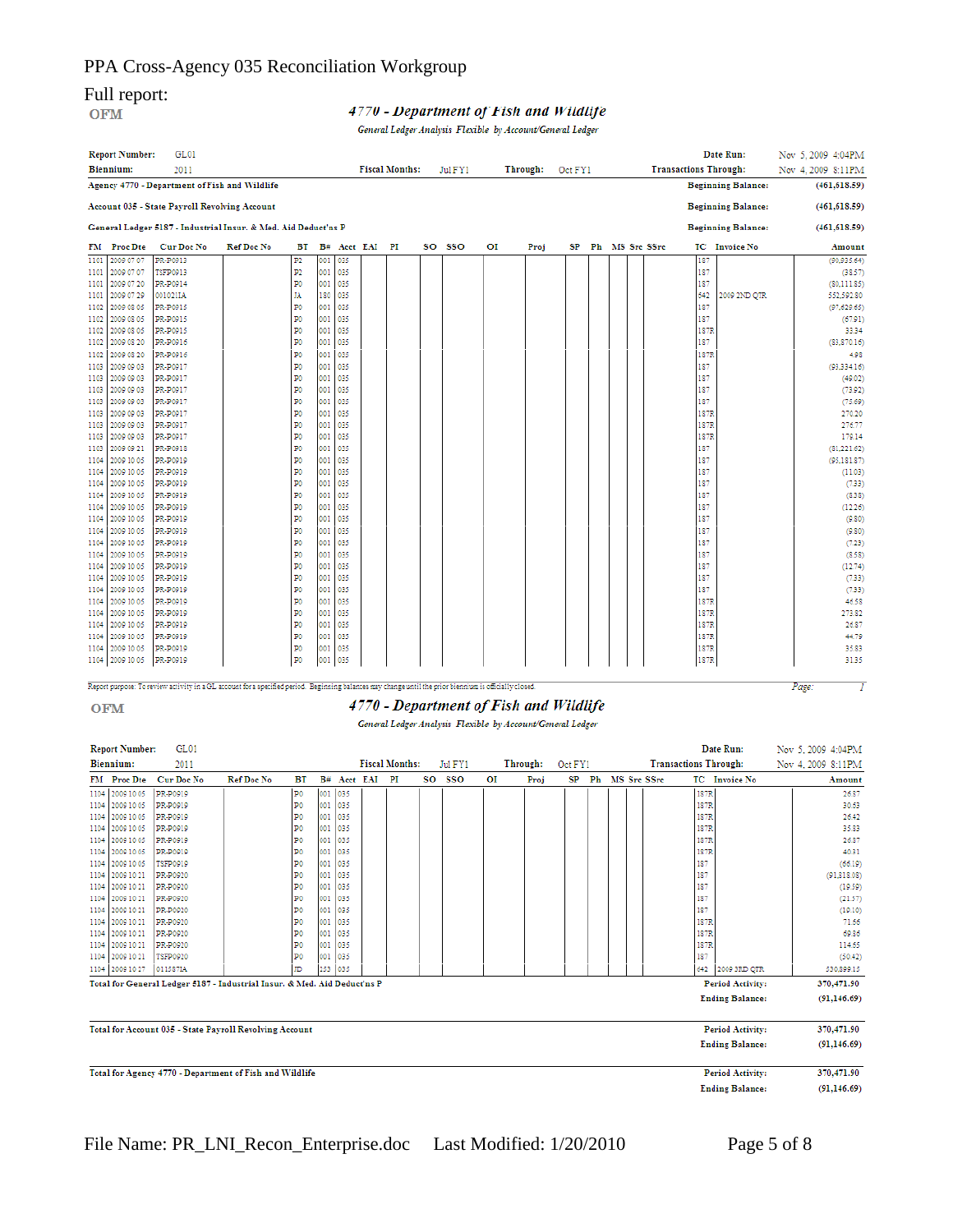**"Ad-Hoc Reporting"** is another tool to provide reporting information on GL 5187 activity:

<http://adhocreporting.ofm.wa.gov/businessobjects/Enterprise115/InfoView/logon.aspx>

To become a new user of the Enterprise Reporting Ad Hoc Tool, please register for the class "Introduction to the Ad Hoc Tool" at [http://www.ofm.wa.gov/accounting/training.asp.](http://www.ofm.wa.gov/accounting/training.asp)

Your user name and password will be provided at the time of training.

To find out more information please contact the Enterprise Reporting Help Desk at (360) 664-7725.

Log In and start a "New", "Web Intelligence Document":

|                                                                | <b>Enterprise Reporting Ad-Hoc</b> Help Desk: (360) 664-7791                       |                                                                    |
|----------------------------------------------------------------|------------------------------------------------------------------------------------|--------------------------------------------------------------------|
| <b>What's New?</b><br><b>User's Guide</b><br><b>References</b> | Welcome to the Ad Hoc Query Tool                                                   | <b>Contact Support</b><br><b>New User</b><br><b>Privacy Notice</b> |
|                                                                | Questions can be directed to: AFRSHelpdesk@ofm.wa.gov                              |                                                                    |
| Enter your user information and click Log On.                  | (if you are unsure of your account information, contact your system administrator) |                                                                    |
| User name:                                                     |                                                                                    |                                                                    |
| Password:                                                      |                                                                                    |                                                                    |
| Enterprise<br>Authentication:                                  | Log On                                                                             |                                                                    |

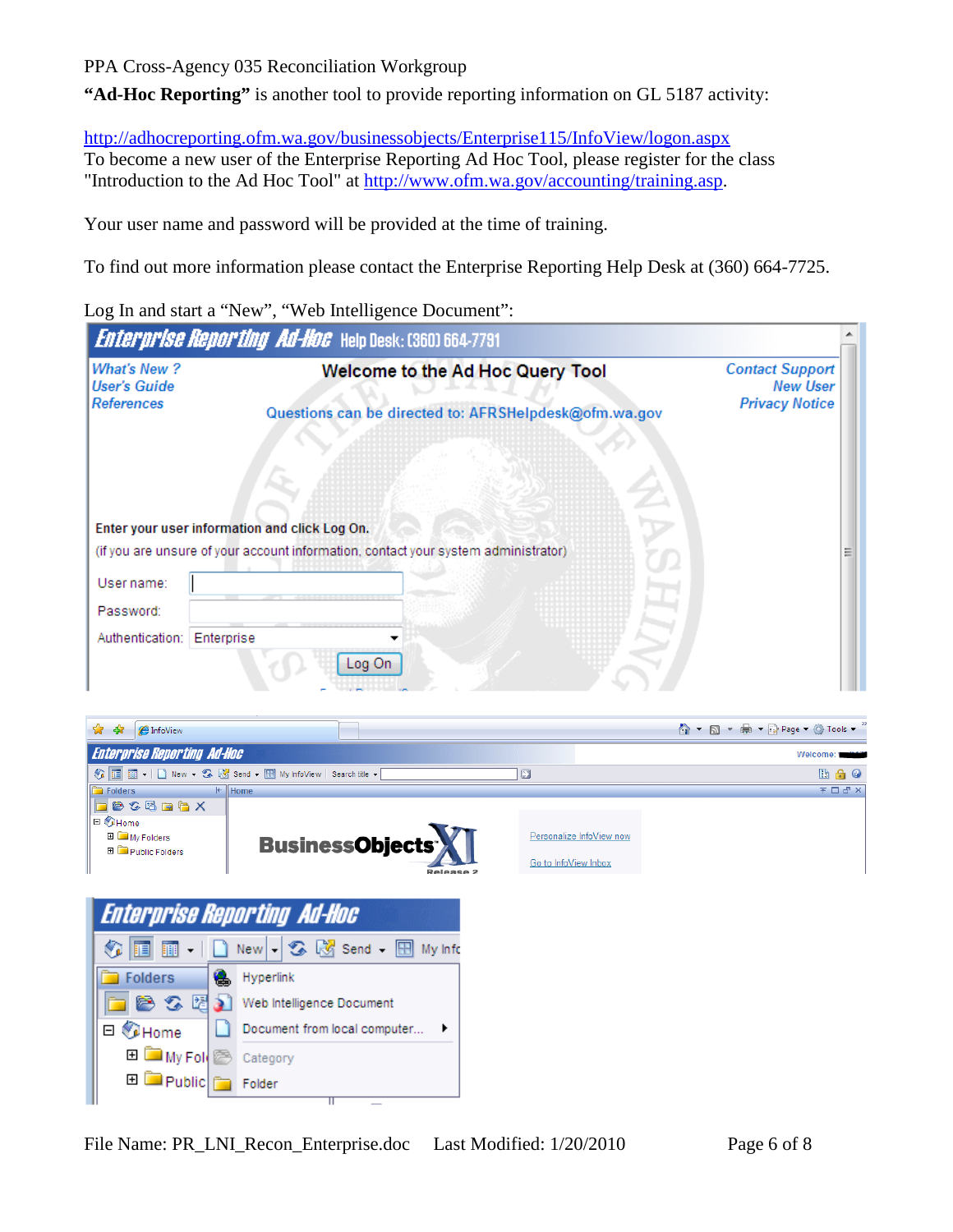#### **Fields to complete for initial setup of report for reconciliation of GL 5187:**

#### Results Objects:

- Fiscal Month
- Process Date
- Current Doc Num
- Account
- GL Account
- Batch Type
- Transaction Code
- Reverse Code
- GL Amount

## Query Filters:

- Account, In list, "035"
- Agency, In list, "*Agency number*"
- GL Account, In list, "5187"
- Fiscal Month, Between, "*Start*" and "*End*" of quarter
- Batch Type, In list, "P0"
- Current Doc Num, Different from pattern, "%P*XXXX*"
- Current Doc Num, Different from pattern, "%P*XXXX*" where X's represent payrolls to be excluded. In example of  $4<sup>th</sup>$  quarter payment, only payrolls P0920 through P1001 will be shown.

| 6               Edit Query         Edit Report                                                                                                                                                                                                                                                                                                                                                                                                                                                                                                                                                                                                                                                          |                                                                                                                                                                                                                                                                                                                                                                                                                                                                                                  | S Run Query 齐   do                                                                               |
|---------------------------------------------------------------------------------------------------------------------------------------------------------------------------------------------------------------------------------------------------------------------------------------------------------------------------------------------------------------------------------------------------------------------------------------------------------------------------------------------------------------------------------------------------------------------------------------------------------------------------------------------------------------------------------------------------------|--------------------------------------------------------------------------------------------------------------------------------------------------------------------------------------------------------------------------------------------------------------------------------------------------------------------------------------------------------------------------------------------------------------------------------------------------------------------------------------------------|--------------------------------------------------------------------------------------------------|
| 1 Li Add Query   T<br>ML                                                                                                                                                                                                                                                                                                                                                                                                                                                                                                                                                                                                                                                                                | $\bullet$ set<br><b>A</b> Ba                                                                                                                                                                                                                                                                                                                                                                                                                                                                     |                                                                                                  |
| Properties<br>Data                                                                                                                                                                                                                                                                                                                                                                                                                                                                                                                                                                                                                                                                                      | <b>ST</b> Result Objects                                                                                                                                                                                                                                                                                                                                                                                                                                                                         |                                                                                                  |
| <b>E</b> <sup>4</sup> <b>AFRS</b> 2011<br><b>El 60</b> Time Class<br><b>E &amp;</b> Time Filters<br><b>E @</b> Agency Class<br><b>E</b> 6 GL Account Class<br><b>ED</b> Account (Fund) Class<br><b>E &amp;</b> Expenditure Authority (Ap)<br><b>E @</b> Program Class<br><b>E @</b> Object Class<br><b>D</b> Organization Class<br><b>E @</b> Project Class<br><b>E-61</b> Allocation Class<br>क्षि <b>हिंदी Revenue Source Class</b><br><b>El del Federal Class</b><br><b>E</b> 6 Master Index Class<br><b>E-Co</b> Vendor Class<br><b>E @</b> Payment Class<br><b>El-Col</b> Batch Header Class<br><b>E @</b> Document Class<br><b>El-Gal Transaction Class</b><br><b>E &amp;</b> Miscellaneous Class | <b>T</b> Process Date<br><b>T Current Doc Num</b><br><b>T</b> Fiscal Month<br><b>T</b> Transaction Code<br><b>T</b> Reverse Code<br><b>1 Batch Type</b><br><b>V</b> Query Filters<br>E<br>035<br>$\overline{\phantom{a}}$ Account In list $\overline{\phantom{a}}$<br>E<br>477<br>$\Box$ Agency In list $\Box$<br>Ę<br>5187<br>GL Account In list.<br>E<br>04<br>T Fiscal Month Between<br>And<br>Æ<br>P <sub>0</sub><br>Batch Type In list<br>T Current Doc Num Different from pattern .<br>And | <b>T GL Account</b><br><b>1</b> Account<br><b>GL Amount</b><br>E<br><b>And 07</b><br>E<br>%P0919 |
| <b>E-Co Measures Class</b>                                                                                                                                                                                                                                                                                                                                                                                                                                                                                                                                                                                                                                                                              | T Current Doc Num Different from pattern                                                                                                                                                                                                                                                                                                                                                                                                                                                         | E<br>%P1002                                                                                      |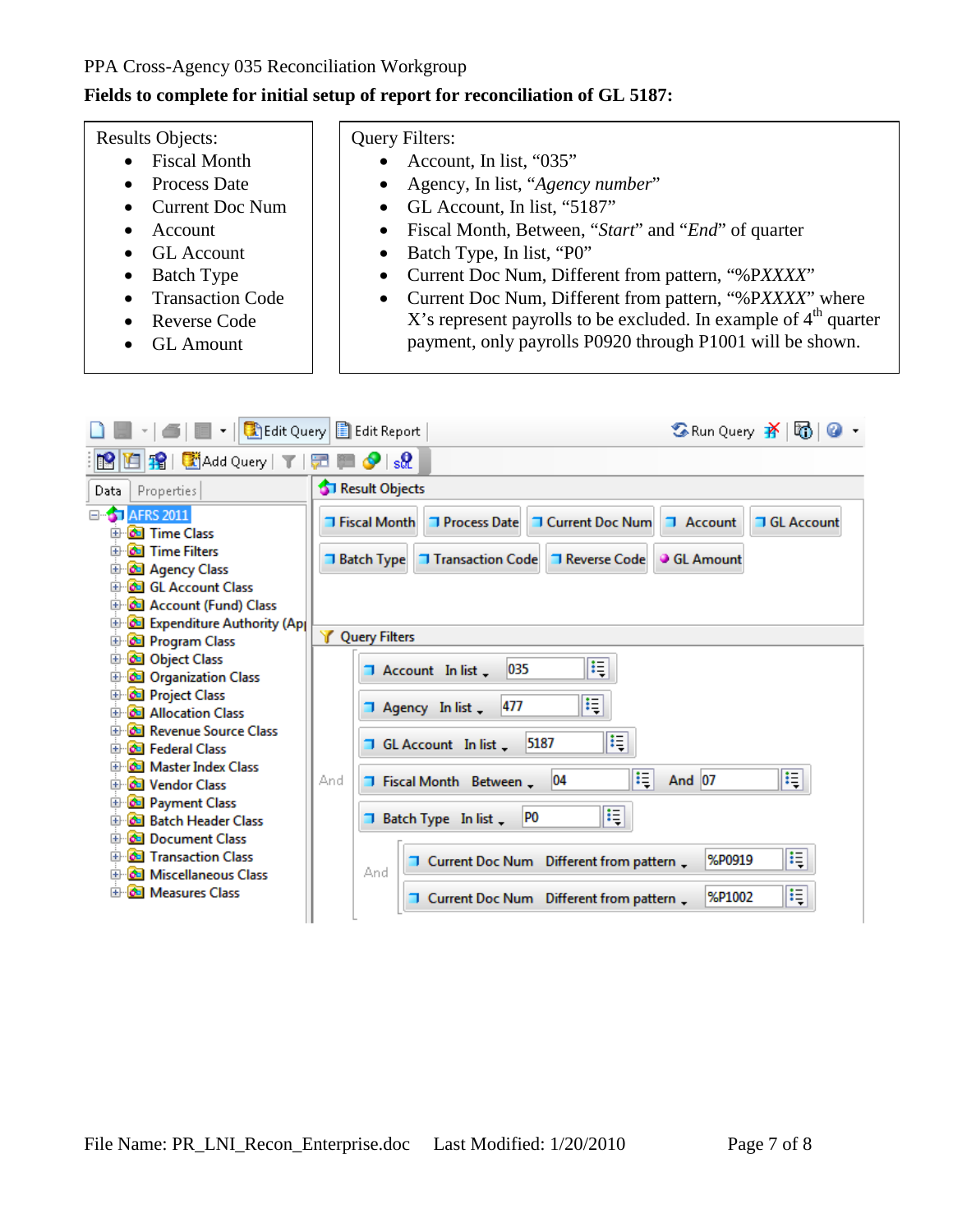On the resulting report, add a "Sum" of the amounts and type in a header if desired.

- The total dollar amount is what has been credited to GL 5187 during the quarter.
- This is the amount owed to L&I if there are no amended returns needed.
- This will not match your Enterprise GL balance if there are any amounts outstanding from prior activity.

|    | <b>Fiscal Month Process Date</b> | <b>Current Doc Num</b> | Batch Ty Account |     | <b>GL Account</b> |      |     | <b>Transaction (Reverse Code GL Amount)</b> |               |
|----|----------------------------------|------------------------|------------------|-----|-------------------|------|-----|---------------------------------------------|---------------|
| 04 | 10/21/09                         | PR-P0920               | P0               | 035 | 5187              |      | 187 |                                             | $-91,878.34$  |
| 04 | 10/21/09                         | PR-P0920               | P0.              | 035 | 5187              |      | 187 | R                                           | 256.17        |
| 04 | 10/21/09                         | TSFP0920               | P0               | 035 | 5187              |      | 187 |                                             | $-50.42$      |
| 05 | 11/5/09                          | PR-P0921               | P0.              | 035 | 5187              |      | 187 |                                             | $-93,519.07$  |
| 05 | 11/19/09                         | PR-P0922               | P <sub>0</sub>   | 035 | 5187              |      | 187 |                                             | $-70,153.19$  |
| 05 | 11/19/09                         | PR-P0922               | P <sub>0</sub>   | 035 | 5187              |      | 187 | R                                           | 961.24        |
| 06 | 12/4/09                          | PR-P0923               | P <sub>0</sub>   | 035 | 5187              |      | 187 |                                             | $-63,494.62$  |
| 06 | 12/4/09                          | PR-P0923               | P0.              | 035 | 5187              |      | 187 | R                                           | 85.99         |
| 06 | 12/4/09                          | TSFP0923               | P0               | 035 | 5187              |      | 357 |                                             | 3.26          |
| 06 | 12/18/09                         | PR-P0924               | P <sub>0</sub>   | 035 | 5187              |      | 187 |                                             | $-90,218.64$  |
| 06 | 12/18/09                         | PR-P0924               | P <sub>0</sub>   | 035 | 5187              |      | 187 | R                                           | 13,089.62     |
| 07 | 1/6/10                           | PR-P1001               | P0               | 035 | 5187              |      | 187 |                                             | $-66,831.60$  |
|    |                                  |                        |                  |     |                   | Sum: |     |                                             | $-461,749.60$ |

# Fund 035 - GL5187 4th Quarter 2009 Payroll activity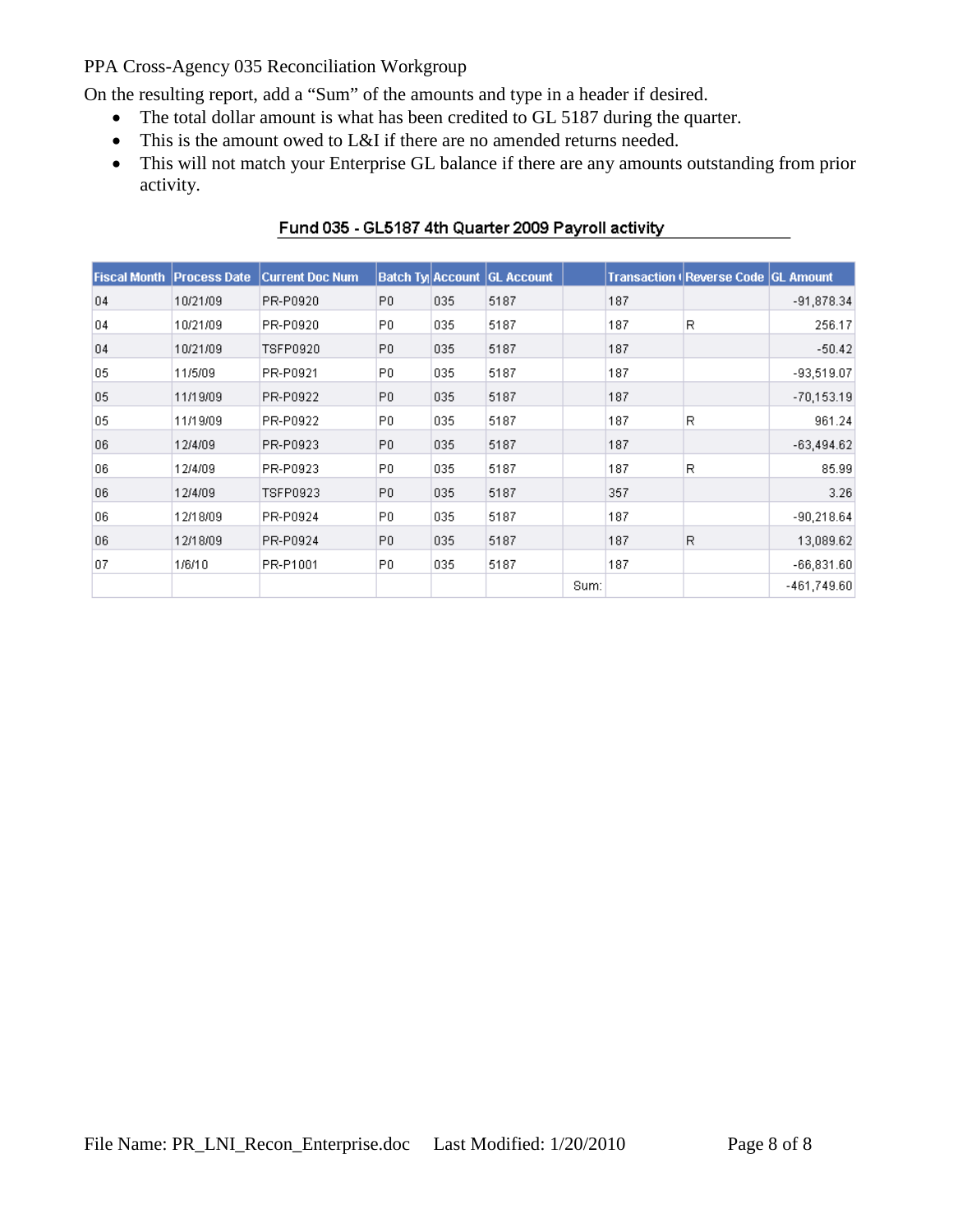ZHR\_RPTPY126 – Payroll Posting Report

Recommended for reconciliation of L&I premiums / GL 5187

#### **Why run this report:**

- Verify the details of the Enterprise report amounts.
- Identify the number of hours to report quarterly to L&I.
- Identify the amount of premiums to pay quarterly to L&I. (*Adjustments need to be considered*.)
- Find individual employee details for any personnel area (PA).
- Identify retro-activity and rate changes that may require adjustments and amended returns.

### **When to run this report:**

On Days 2 & 3 to help ensure correct payroll processing. Run on Day 5 (final after close).

#### **How to run this report:**

Use the "Get Variant" tool to choose one of the two Statewide variant(s) for L&I premiums and hours collected under your personnel area.

Payroll Area: Defaults to "11". Leave as is.

Pay Period: Input period as needed.

Business Area: Input your personnel area.

ALV Layout Variant: Fills in as "/GL5187" or "/MED AID HRS" based on variant choice.

# **Payroll Posting Report**

| $\blacksquare$                |          |                            |                     |                          |               |
|-------------------------------|----------|----------------------------|---------------------|--------------------------|---------------|
|                               |          | <b>ID</b> Find Variant     |                     |                          | ⊠             |
| Payroll Period                |          |                            |                     |                          |               |
| Payroll Area                  | 11       | Variant                    |                     | swy*                     |               |
| Pay Period                    | 20 2009  | Environment                |                     |                          |               |
|                               |          | Created by                 |                     |                          |               |
| Select by Person              |          | Changed by                 |                     |                          | $\frac{1}{2}$ |
| Personnel Number              |          | Original language          |                     |                          |               |
| Organizational Unit           |          |                            |                     |                          |               |
|                               |          | $\circledast$ $\mathbf{x}$ |                     |                          |               |
| Select by Data                |          |                            |                     |                          |               |
| <b>Business Area</b>          | 4770     | to                         |                     | ф                        |               |
| Remitting Business Area       |          | to                         |                     | $\overline{\phantom{a}}$ |               |
| Wage Type                     |          | to                         |                     | $\overline{\phantom{0}}$ |               |
| Warrant / EFT #               |          | to                         |                     | $\Rightarrow$            |               |
| Display all Data for EE       |          |                            |                     |                          |               |
| Display all Bus. Areas for EE |          |                            |                     |                          |               |
|                               |          |                            |                     |                          |               |
| Document                      |          |                            |                     |                          |               |
| Run ID                        |          |                            | Use these fields on |                          |               |
|                               |          |                            |                     |                          |               |
| Sequence                      |          |                            | Day $2 & 3$ for the |                          |               |
| Sequential Number             |          |                            | upcoming payroll.   |                          |               |
|                               |          |                            |                     |                          |               |
| ALV Variant                   |          |                            |                     |                          |               |
| ALV Layout Variant            | /GL 5187 |                            |                     |                          |               |
| Read only fields in layout    |          |                            |                     |                          |               |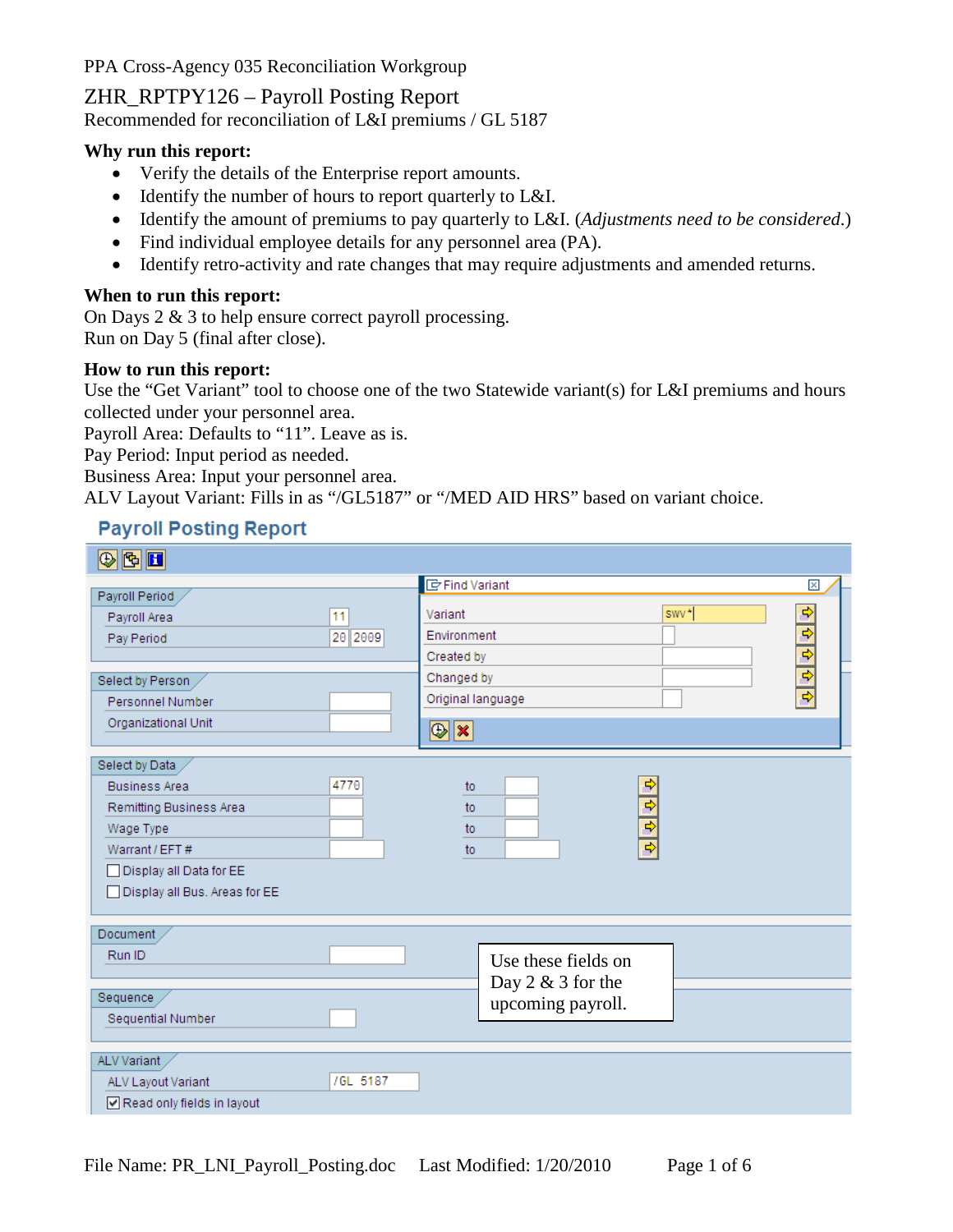SWV GL5187 – Has one line summaries of each risk class by Override Group SWV MEDAID/IND – Has five line summaries of each risk class Override Group and wage type.

| Variant catalog for program ZHR_RPTPY126 |                             |  |         |             |  |  |  |  |  |
|------------------------------------------|-----------------------------|--|---------|-------------|--|--|--|--|--|
| Variant name                             |                             |  | Changed |             |  |  |  |  |  |
| <b>SWV GL 5187</b>                       | Med Aid/Ind Ins deductions  |  |         | A X SYSUPD2 |  |  |  |  |  |
| <b>SWV GL 5188</b>                       | Savings Bond deds and Purch |  |         | A X SYSUPD2 |  |  |  |  |  |
| <b>SWV GL 5189</b>                       | Writ of Garnishment GL 5189 |  |         | A X SYSUPD2 |  |  |  |  |  |
| SWV MEDAID/IND                           | Recon for hrs and amount    |  |         | A X SYSUPD2 |  |  |  |  |  |

To run this report on Day 2 & 3 for the upcoming payroll, the "Run ID" and "Sequential Number" from the error report provided by DOP are required:

<http://www.dop.wa.gov/payroll/HRMS/PayrollCalendarSchedules/Pages/HRMSPayrollFinancialErrors.aspx>

|       | 图 PP20Day1RPCIPEandALASErrors.xls [Read-Only] [Compatibility Mode] |                       |  |      |  |  |  |                 |  |  |  |
|-------|--------------------------------------------------------------------|-----------------------|--|------|--|--|--|-----------------|--|--|--|
| 1 2 3 |                                                                    |                       |  |      |  |  |  | $\qquad \qquad$ |  |  |  |
|       | 78                                                                 | Count                 |  |      |  |  |  |                 |  |  |  |
|       | 82                                                                 |                       |  |      |  |  |  |                 |  |  |  |
|       |                                                                    | 83 Run ID:            |  | 2000 |  |  |  |                 |  |  |  |
|       |                                                                    | 84 Sequential Number: |  |      |  |  |  |                 |  |  |  |
|       | 85                                                                 |                       |  |      |  |  |  |                 |  |  |  |

SWV GL 5187 is short:

It is good for quickly identifying incorrect Medical Aid Groups. The first four digits will not match. The "Number of" represents five times the actual amount of hours:

|        | G/L   Over. Grp <b>Medical</b> Aid Group | "I WT  Long text "  בי |             | Number of $\vert z \vert$              |            | Amount   For-period   In-Period   Pay date |
|--------|------------------------------------------|------------------------|-------------|----------------------------------------|------------|--------------------------------------------|
| Wrong: | 1550-4902-00 Admin & clerical            | 昌                      | <b>ALC</b>  | $320.00 - 1$                           | $14.20 -$  |                                            |
|        | 4770-4902-00 Admin & clerical            | 昌                      | <b>ALC</b>  | $132,575.70$ $\cdots$                  | 6,494.98-  |                                            |
|        | 4770-5300-00 Admin Field Perso 書         |                        | <b>A</b> 10 | $58,420.00$ $\cdots$                   | 2,904.81-  |                                            |
|        | 4770-5307-00 EMP N.O.C.                  | 품                      | . .         | $345,024.25$ $\longrightarrow$         | 61,809.07- |                                            |
|        | 4770-6801-00 Sched arin fit cr           | 昌                      | <b>A</b>    | $750.00 -$                             | $150.63-$  |                                            |
|        | 4770-7103-06 Fish & Wildlife O           | 凸                      | <b>A A</b>  | $51,865.00$ $\cdots$                   | 10.271.24- |                                            |
|        |                                          |                        |             | $\cdots$ 588,954.95 $\cdots$ 81,644.93 |            |                                            |

SWV MEDAID/IND is five times longer in length, but the hours are more easily identified:

| Over. Grp Medical Aid Group      | WT Wage Type Long Text       | Number of $ z $<br>lε    |                       | Amount   Retro   For-period   In-Period   Pay date |
|----------------------------------|------------------------------|--------------------------|-----------------------|----------------------------------------------------|
| 4770-6801-00 Sched arin fit cr   | TX ER Medical Aid Fund Ta A. | $150.00 -$               | 28.08-                |                                                    |
|                                  | TX ER Suplmtal Pension Tx A  | $150.00 -$               | $6.27 -$              |                                                    |
| 4770-6801-00 Sched arin fit cr 프 |                              | $750.00 - 1$<br>. .      | 150.63-               |                                                    |
| 4770-7103-06 Fish & Wildlife O   | TX EE Medical Aid Fund Ta A  | $10,373.00$ =            | 1.829.09-             |                                                    |
|                                  | TX EE SupImtal Pension Tx A  | $10,373.00 -$            | 433.61-               |                                                    |
|                                  | TX ER Accident Fund Tax [4]. | $10,373.00 -$            | 5,748.30-             |                                                    |
|                                  | TX ER Medical Aid Fund Ta A. | $10,373.00 -$            | 1,826.63-             |                                                    |
|                                  | TX ER Suplmtal Pension Tx A. | $10,373.00 -$            | 433.61-               |                                                    |
| 4770-7103-06 Fish & Wildlife O   |                              | 51.865.00<br><b>A</b> 10 | 10,271.24-            |                                                    |
|                                  |                              |                          | 588,954.95  81,644.93 |                                                    |

The totals at the bottom provide the same information.

The "Amount" total represents the amount credited to GL 5187.

If there is no retro activity, there will only be one line of information in Enterprise that will match.

Other period activity is separated by period on the Enterprise reports.

File Name: PR\_LNI\_Payroll\_Posting.doc Last Modified: 1/20/2010 Page 2 of 6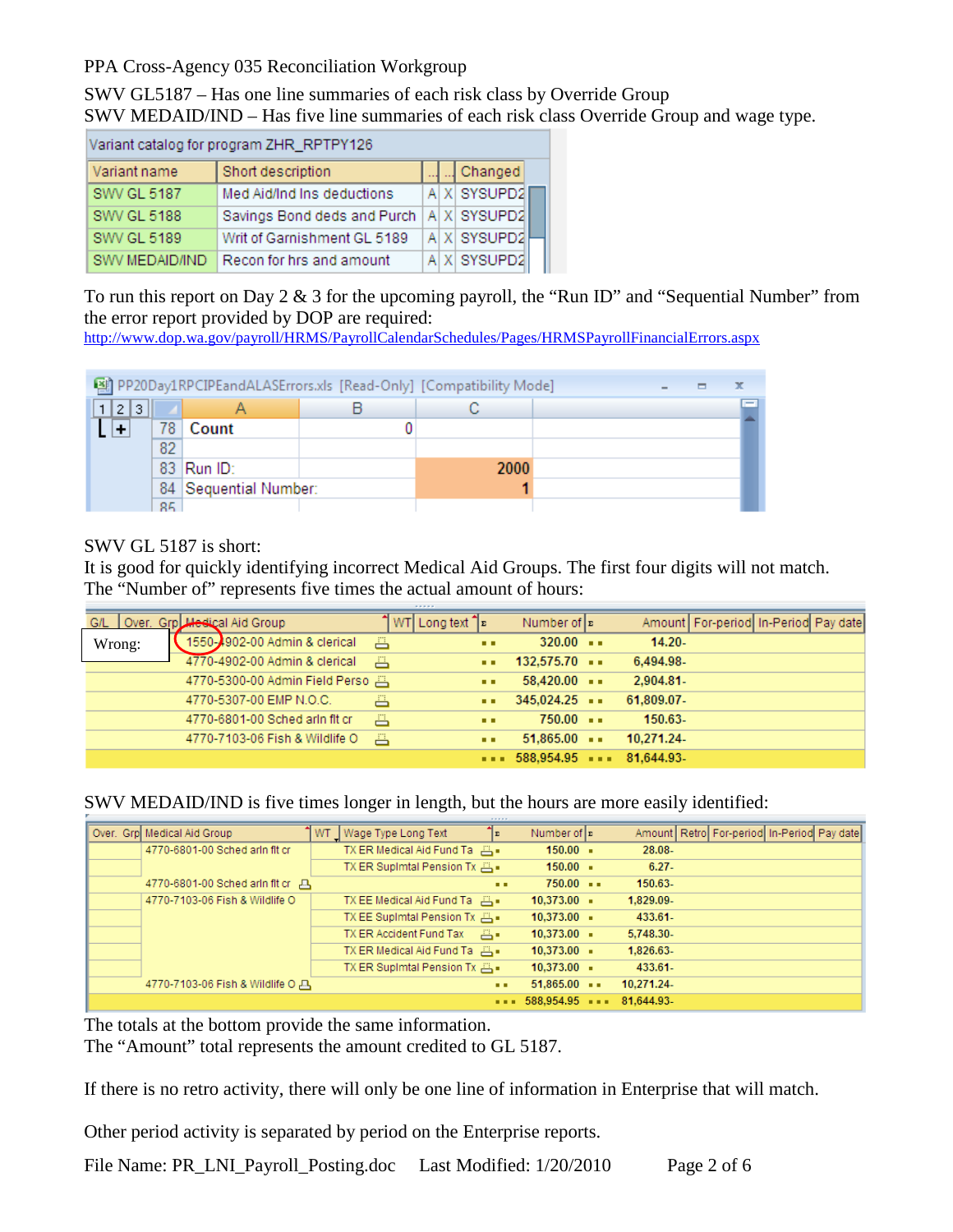### **Clean example for one payroll:**

#### Using SWV GL5187:

| Report ID:                  | ZHR RPTPY126                                                  |  |  |  |  |  |  |  |  |
|-----------------------------|---------------------------------------------------------------|--|--|--|--|--|--|--|--|
| User:                       | 00100974                                                      |  |  |  |  |  |  |  |  |
| Date:                       | 10/22/2009                                                    |  |  |  |  |  |  |  |  |
| Period:                     | From 09/01/2009 To 09/15/2009                                 |  |  |  |  |  |  |  |  |
| Payroll Period: 18, 2009    |                                                               |  |  |  |  |  |  |  |  |
| Payroll Area:               | 11                                                            |  |  |  |  |  |  |  |  |
| Run type:                   | Production                                                    |  |  |  |  |  |  |  |  |
|                             |                                                               |  |  |  |  |  |  |  |  |
|                             |                                                               |  |  |  |  |  |  |  |  |
| Over. Grp Medical Aid Group | WT Long text $\uparrow$ $\mathbf{z}$<br>Number of lz<br>Amoun |  |  |  |  |  |  |  |  |
|                             |                                                               |  |  |  |  |  |  |  |  |

| Over.-Grp  Medical Aid Group-    | ] WTI Long text ີ  ⊵ |              | Number of I¤                                   |            | Amount   For-period   In-Period   Pay date |  |
|----------------------------------|----------------------|--------------|------------------------------------------------|------------|--------------------------------------------|--|
| 4770-4902-00 Admin & clerical    | A                    |              | $\cdots$ 118,107.95 $\cdots$                   | 5,788.09-  |                                            |  |
| 4770-5300-00 Admin Field Perso   |                      | <b>ALC</b>   | $46.458.40$ $\cdots$                           | 2,309.54-  |                                            |  |
| 4770-5307-00 EMP N.O.C.          | ö                    |              | $\bullet \bullet$ 349,912.00 $\bullet \bullet$ | 62,683.19- |                                            |  |
| 4770-6801-00 Sched arin fit cr   | 품                    | <b>A A</b>   | $810.00 -$                                     | 162.69-    |                                            |  |
| 4770-7103-06 Fish & Wildlife O 昌 |                      | <b>A</b> 100 | $52.152.25$ $\cdots$                           | 10.278.11- |                                            |  |
|                                  |                      |              | $\cdots$ 567,440.60 $\cdots$ 81,221.62         |            |                                            |  |

# Confirmation from Report ID: ZHR\_RPTPY010 - Accrued and Mandatory Payroll Deductions

| User                 | Report ID: ZHR_RPTPY010<br>Run Date: 10/22/2009<br>State of Washington - HRMS<br>Accrued and Mandatory Payroll Deductions<br>: 00100974<br>Page<br>- 1200 11 |                         |                   |                        |                      |                       |                |                    |  |  |  |  |
|----------------------|--------------------------------------------------------------------------------------------------------------------------------------------------------------|-------------------------|-------------------|------------------------|----------------------|-----------------------|----------------|--------------------|--|--|--|--|
|                      | Pay Period 09/01/2009 - 09/15/2009<br>Pay Date 09/25/2009<br>Medical Aid and Industrial Insurance                                                            |                         |                   |                        |                      |                       |                |                    |  |  |  |  |
|                      | 4770 Dept of Fish & Wildlife<br>Personnel Area<br>Warrant Register<br>P0918                                                                                  |                         |                   |                        |                      |                       |                |                    |  |  |  |  |
| Risk<br><b>Class</b> | Employee<br>Sup. Pension                                                                                                                                     | Employee<br>Medical Aid | Employee<br>Total | State<br>Accident Fund | State<br>Medical Aid | State<br>Sup. Pension | State<br>Total | Total<br>Deduction |  |  |  |  |
| 4902-00              | 990.89                                                                                                                                                       | 819.30                  | 1,810.19          | 2,237.57               | 819.30               | 990.89                | 4,047.76       | 5,857.95           |  |  |  |  |
| 5300-00              | 388.52                                                                                                                                                       | 338.41                  | 726.93            | 855.68                 | 338.41               | 388.52                | 1,582.61       | 2,309.54           |  |  |  |  |
| 5307-00              | 2,922.50                                                                                                                                                     | 11,058.44               | 13,980.94         | 34,651.45              | 11,058.44            | 2,922.50              | 48,632.39      | 62, 613.33         |  |  |  |  |
| 6801-00              | 6.77                                                                                                                                                         | 30.33                   | 37.10             | 88.49                  | 30.33                | 6.77                  | 125.59         | 162.69             |  |  |  |  |
| 7103-06              | 435.93                                                                                                                                                       | 1,830.60                | 2,266.53          | 5,745.05               | 1,830.60             | 435.93                | 8,011.58       | 10,278.11          |  |  |  |  |
|                      |                                                                                                                                                              |                         |                   |                        |                      |                       |                |                    |  |  |  |  |
| <b>TOTALS</b>        | 4.744.61                                                                                                                                                     | 14,077.08               | 18,821.69         | 43,578.24              | 14,077.08            | 4,744.61              | 62,399.93      | 81, 221.62         |  |  |  |  |

Result in Enterprise:<br>Account 035 - State Payroll Revolving Account

|                                                                          |                          | General Ledger 5187 - Industrial Insur. & Med. Aid Deduct'ns P |            |           |  | <b>Beginning Balance:</b> | 0.00 |               |                         |             |
|--------------------------------------------------------------------------|--------------------------|----------------------------------------------------------------|------------|-----------|--|---------------------------|------|---------------|-------------------------|-------------|
|                                                                          | FM Proc Dte              | Cur Doc No                                                     | Ref Doc No |           |  | BT B# Acct EAI            |      | TC Invoice No |                         | Amount      |
|                                                                          | 1103 2009 09 21 PR-P0918 |                                                                |            | <b>PO</b> |  | 001 035                   |      | 187           |                         | (81,221.62) |
| Total for General Ledger 5187 - Industrial Insur. & Med. Aid Deduct'ns P |                          |                                                                |            |           |  |                           |      |               | <b>Period Activity:</b> | (81,221,62) |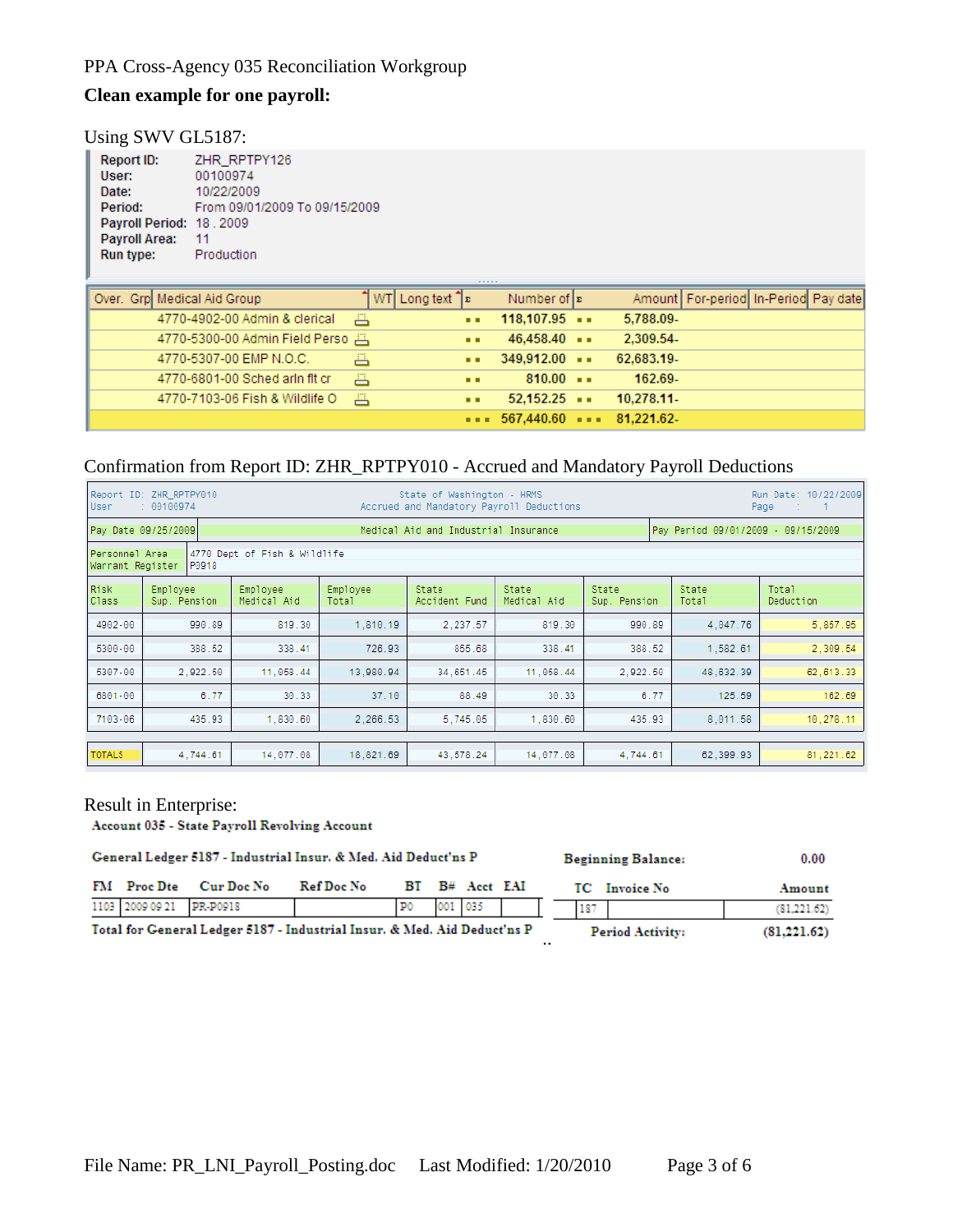## **How to identify and confirm whether or not there is "retro" activity:**

- Use "Change Layout" to add a "Retro Indicator" column, then filter to exclude "R" and "X" activity.
- Subtotal by the "For-period" column.
- The information will be presented in an expanded format with employee details:
- Minimize totals to get summary amounts to match Enterprise credits for the corresponding payroll:

# How To:

Use "Change Layout" to add a "Retro Indicator" column, then filter to exclude "R" and "X" activity:

| <b>Payroll Posting Report</b>       |        |             |                                                                                                     |                         |              |
|-------------------------------------|--------|-------------|-----------------------------------------------------------------------------------------------------|-------------------------|--------------|
|                                     |        |             |                                                                                                     |                         |              |
| <b>QATTE EXQUADEEEE</b>             |        |             |                                                                                                     |                         |              |
|                                     |        |             | Change layout. (Ctrl+F8)                                                                            |                         |              |
|                                     |        |             | Highlight "Retro Indicator" in "Column Set", then click on the left arrow to add it to "Displayed". |                         |              |
| <b>F</b> Change Layout              |        |             |                                                                                                     |                         | $\mathbb{X}$ |
|                                     |        |             |                                                                                                     |                         |              |
| <b>Displayed Colu</b><br>Sort Order | Filter | <b>View</b> | Display                                                                                             |                         |              |
|                                     |        |             |                                                                                                     |                         |              |
|                                     |        |             |                                                                                                     |                         |              |
| 岡川<br>▏▲▏▼▏±▏₮                      |        |             | 尙                                                                                                   |                         |              |
| <b>Displayed Columns</b>            |        |             | Column Set                                                                                          |                         |              |
| 圐<br>Column Name                    |        |             | Column Name                                                                                         |                         |              |
| Payroll Period                      | ٠      |             | Phase                                                                                               | ≜                       |              |
| <b>Business Area</b>                |        |             | AFRS Object                                                                                         | $\overline{\mathbf{v}}$ |              |
| Business area description           |        |             | Sub Object                                                                                          |                         |              |
| Personnel Number                    |        |             | <b>AFRS Allocation</b>                                                                              |                         |              |
| Last name                           |        |             | Currency                                                                                            |                         |              |
| First name                          |        |             | Retro Indicator                                                                                     |                         |              |
|                                     |        |             |                                                                                                     |                         |              |

"Retro Indicator" is now at the end of the "Displayed Columns" list:

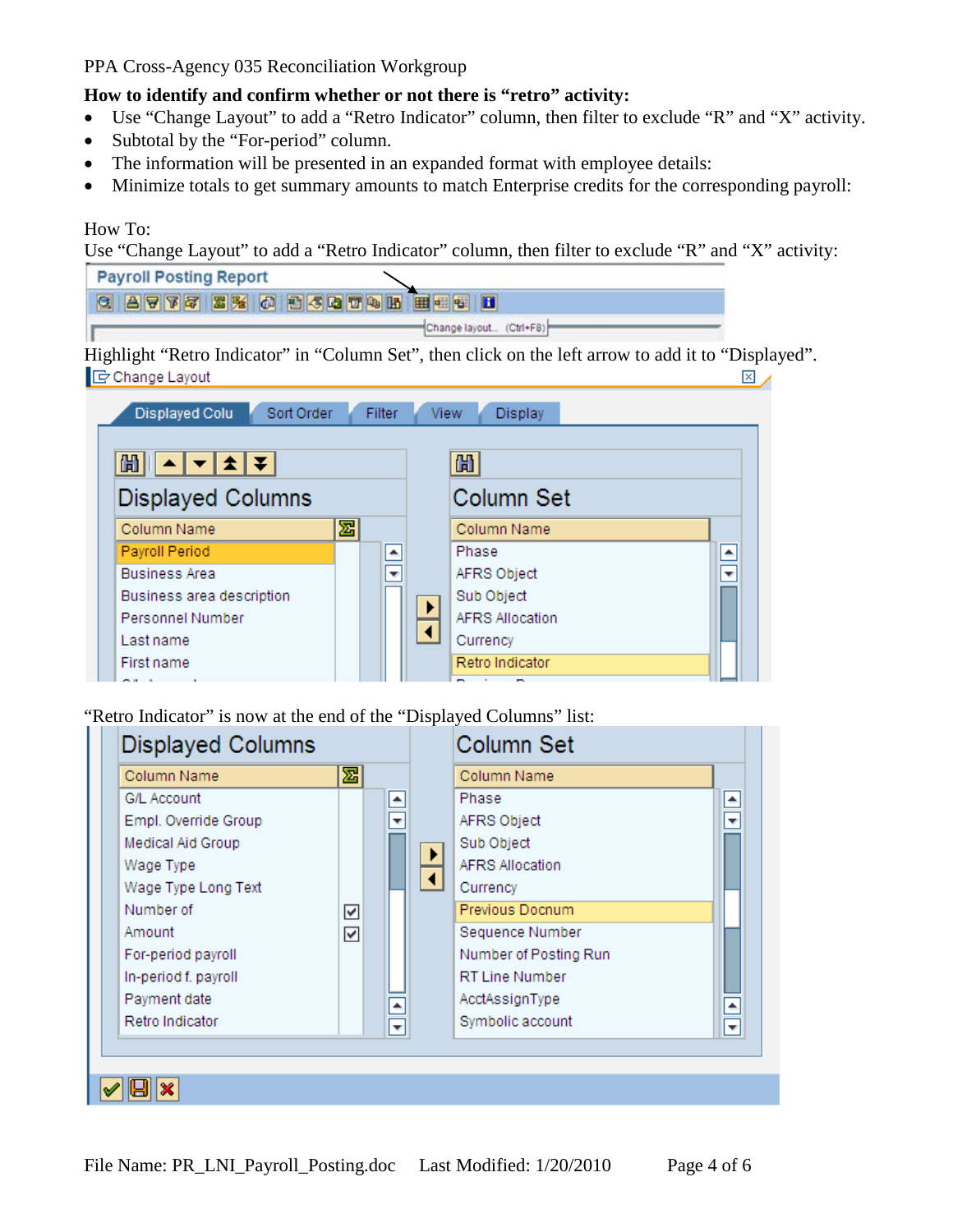# **How to identify and confirm whether or not there is "retro" activity continued:**

Result:

|                                |                         |            | ------                                 |                                                    |  |
|--------------------------------|-------------------------|------------|----------------------------------------|----------------------------------------------------|--|
| Medical Aid Group              | ้   WT  Long text 1ื่≖่ |            | Number of $ z $                        | Amount   For-period   In-Period   Pay date   Retro |  |
| 4770-4902-00 Admin & clerical  | ڪ                       | . .        | 118,107.95                             | 5,788.09-                                          |  |
| 4770-5300-00 Admin Field Perso |                         | . .        | $46.458.40$ $\cdots$                   | 2.309.54-                                          |  |
| 4770-5307-00 EMP N.O.C.        | 품                       | <b>ALC</b> | $349.912.00 -$                         | 62.683.19-                                         |  |
| 4770-6801-00 Sched arin fit cr | 품                       | <b>ALC</b> | $810.00 -$                             | 162.69-                                            |  |
| 4770-7103-06 Fish & Wildlife O | 凸                       | . .        | $52.152.25$ $\cdots$                   | 10.278.11                                          |  |
|                                |                         |            | $\cdots$ 567,440.60 $\cdots$ 81,221.62 |                                                    |  |

# Highlight "Retro" column, then choose the "Filter" option:

| Determine values for filter criteria             |                        |          | × |
|--------------------------------------------------|------------------------|----------|---|
| Select.<br><b>G/L Account</b><br>Retro Indicator | <b>Exil</b> 5187*<br>F | to<br>to |   |

# Use "Multiple Selections" arrow and Exclude "R" and "X":

| Multiple Selection for Retro Indicator |                                            |                | × |
|----------------------------------------|--------------------------------------------|----------------|---|
|                                        |                                            |                |   |
| Select Single Values                   | Exclude Single Values (2)<br>Select Ranges | Exclude Ranges |   |
|                                        |                                            |                |   |
|                                        |                                            |                |   |
| G)                                     |                                            |                |   |
|                                        |                                            |                |   |

Select "For-period" column and then use the "Subtotals" button.

Scroll to the bottom and minimize the details.

The "For-period" 200918 amount matches the report total. There is no retro activity.

| Medical Aid Group | $ WT $ Long text $ E $ | Number of <b>E</b>                                       | Amount   For-per   In-Period Payment date   R |
|-------------------|------------------------|----------------------------------------------------------|-----------------------------------------------|
|                   |                        | 567.440.60 -                                             | $81,221.62$ 200918                            |
|                   |                        | $\bullet \bullet$ 567,440.60 $\bullet \bullet$ 81,221.62 |                                               |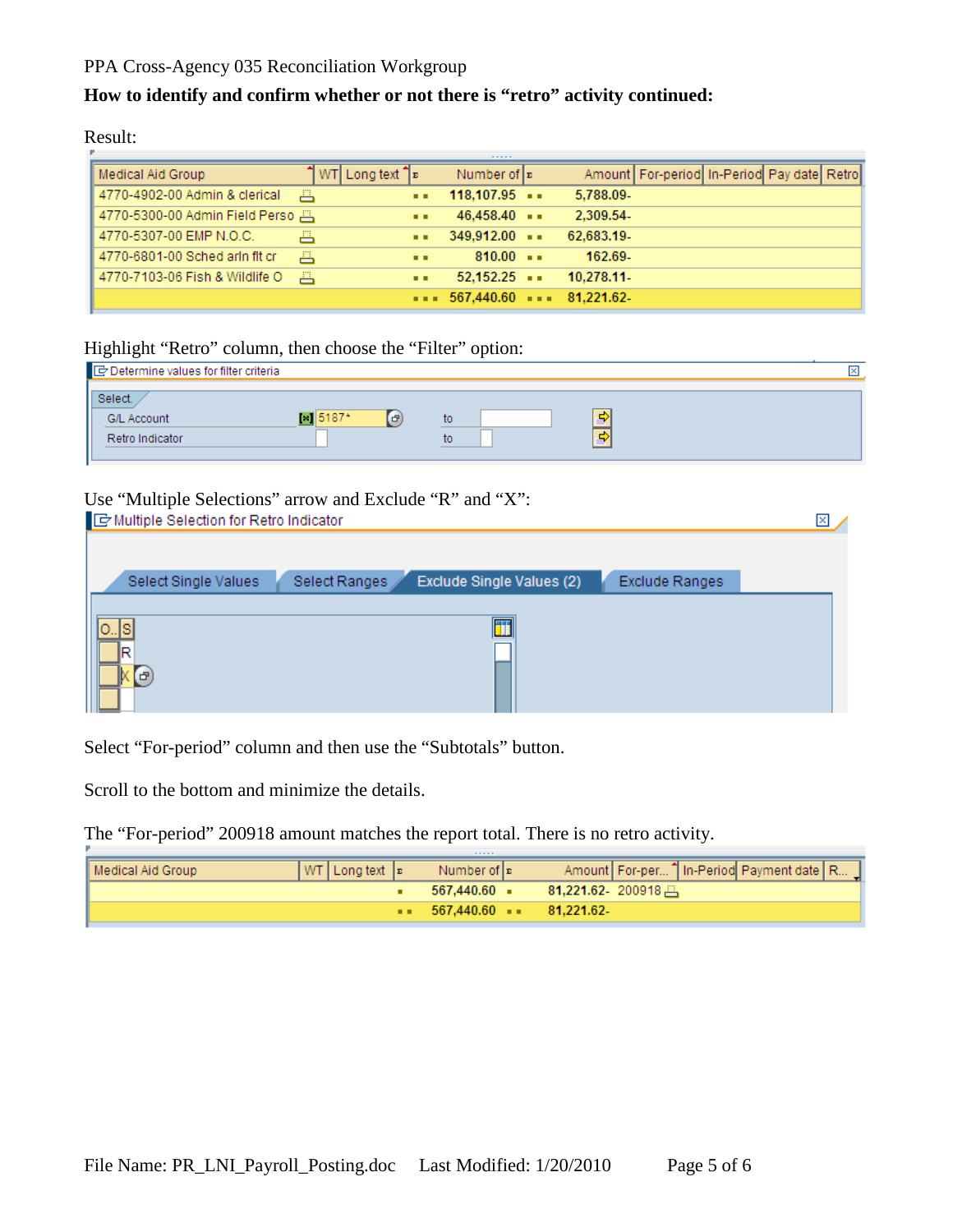#### **Example where there is retro activity:**

| $\vert$ G/L | Over. Grp   Medical Aid Group |  | NUT Longtext  ε Number of  ε             |  |                  | Amount   For-per   In-Period Payment date   R |  |
|-------------|-------------------------------|--|------------------------------------------|--|------------------|-----------------------------------------------|--|
|             |                               |  | $440.00 -$                               |  | $67.91 - 200914$ |                                               |  |
|             |                               |  | 694,252.40 ■ 97,629.65-200915 —          |  |                  |                                               |  |
|             |                               |  | $\bullet$ 694.692.40 $\bullet$ 97.697.56 |  |                  |                                               |  |

(The \$97,629.65 "Amount" for the current period with retros excluded will match the PY010.)

Use the details to identify individual employees that may need further research. In this example 33 hours and \$67.91 has charged to Class 5307 for period 14 in period 15. These periods are both part of the 3<sup>rd</sup> quarter L&I reporting, so no adjustments to hours are needed. The rate for Class 5307 is an increase from Class 4902, so the EE share difference requires adjustment.

| Pers.N Last na | First na | G/L       | Over. Grp   Medical Aid Group | <b>WT</b> |                |            |           |                     |        | Long text   ⊵ Number of   ⊵ Amount   For-per T  In-Period  Payment date   R |  |
|----------------|----------|-----------|-------------------------------|-----------|----------------|------------|-----------|---------------------|--------|-----------------------------------------------------------------------------|--|
|                |          | 5187 0159 | 4770-5307 EMP N.O.C.          |           | /443   TX EE M | 88.00      |           | 3.01- 200914        | 200915 | 07/24/2009                                                                  |  |
|                |          | 5187 0159 | 4770-5307 EMP N.O.C.          |           | /442   TX EE S | 88.00      | $3.68 -$  |                     | 200915 | 07/24/2009                                                                  |  |
|                |          | 5187 0159 | 4770-5307 EMP N.O.C.          |           | /432 TX ER A   | 88.00      | $43.62 -$ |                     | 200915 | 07/24/2009                                                                  |  |
|                |          | 5187 0159 | 4770-5307 EMP N.O.C.          |           | /433 TX ER M   | 88.00      | $13.92 -$ |                     | 200915 | 07/24/2009                                                                  |  |
|                |          | 5187 0159 | 4770-5307 EMP N.O.C.          |           | $1434$ TX ER S | 88.00      | $3.68 -$  |                     | 200915 | 07/24/2009                                                                  |  |
|                |          |           |                               |           |                | $440.00 -$ |           | 67.91 200914 $\Box$ |        |                                                                             |  |

Click on the "Retro" column, and then the "Filter" button again. Remove the previous exclusions and "Select Single Values" of "R" and "X" instead.

Subtotal by "Pers. Number" if there is more than one employee. The total of all retros will match the Enterprise debit amount (187R) for the corresponding payroll:

| Pers. | Last na                      | First na      | <b>G/L</b> |      | Over. Grol Medical Aid Group | WT   | Long text      | ະNumberof ະ     |       |        |        | Amount   For-period In-Period Payment date   R |   |
|-------|------------------------------|---------------|------------|------|------------------------------|------|----------------|-----------------|-------|--------|--------|------------------------------------------------|---|
|       | so.                          | <b>DODEDT</b> | 5187       | 0101 | 4770-4902 Admin & cle.       | /443 | TX EE M        | 48.00-          | 1.64  | 200914 | 200914 | 07/24/2009                                     | R |
|       | <b>DEEM</b>                  |               | 5187       | 0101 | 4770-4902 Admin & cle        |      | /442   TX EE S | $48.00 -$       | 2.01  | 200914 | 200914 | 07/24/2009                                     | R |
|       | <b>SERVICE</b>               | <b>DODERT</b> | 5187       | 0101 | 4770-4902 Admin & cle        |      | /432   TX ER A | 48.00-          | 4.47  | 200914 | 200914 | 07/24/2009                                     | R |
|       |                              |               | 5187       | 0101 | 4770-4902 Admin & cle        |      | /433   TX ER M | 48.00-          | 1.64  | 200914 | 200914 | 07/24/2009                                     | R |
|       | --n                          |               | 5187       | 0101 | 4770-4902 Admin & cle        | /434 | $\top$ XERS    | 48.00-          | 2.01  | 200914 | 200914 | 07/24/2009                                     | R |
| 四、舞曲。 |                              |               |            |      |                              |      |                | $240.00 -$<br>٠ | 11.77 |        |        |                                                |   |
| 44444 |                              |               | 5187       | 0101 | 4770-4902 Admin & cle        | /443 | <b>TX EE M</b> | $88.00 -$       | 3.01  | 200914 | 200914 | 07/24/2009                                     | R |
|       | or Not N                     |               | 5187       | 0101 | 4770-4902 Admin & cle        |      | $1442$ TX EE S | $88.00 -$       | 3.68  | 200914 | 200914 | 07/24/2009                                     | R |
|       |                              |               | 5187       | 0101 | 4770-4902 Admin & cle        |      | /432   TX ER A | 88.00-          | 8.19  | 200914 | 200914 | 07/24/2009                                     | R |
|       |                              |               | 5187       | 0101 | 4770-4902 Admin & cle        |      | /433   TX ER M | 88.00-          | 3.01  | 200914 | 200914 | 07/24/2009                                     | R |
|       |                              |               | 5187       | 0101 | 4770-4902 Admin & cle        |      | /434   TX ER S | $88.00 -$       | 3.68  | 200914 | 200914 | 07/24/2009                                     | R |
|       |                              |               |            |      |                              |      |                | $440.00 -$<br>٠ | 21.57 |        |        |                                                |   |
|       | $680.00 - -$<br>33.34<br>. . |               |            |      |                              |      |                |                 |       |        |        |                                                |   |

All Enterprise numbers are now identified:<br>0FM 4770 - Department of Fish and Wildlife

**OFM** 

General Ledger Analysis Flexible by Account/General Ledger

| <b>Report Number:</b>              | GL01                 |                                                                          |                      |            |             |                       |      |                         |          |             | Date Run:                    | Aug 13, 2009 4:35PM |
|------------------------------------|----------------------|--------------------------------------------------------------------------|----------------------|------------|-------------|-----------------------|------|-------------------------|----------|-------------|------------------------------|---------------------|
| <b>Biennium:</b>                   | 2011                 |                                                                          |                      |            |             | <b>Fiscal Months:</b> |      | Aug FY1                 | Through: | Aug FY1     | <b>Transactions Through:</b> | Aug 12, 2009 8:12PM |
|                                    |                      | Agency 4770 - Department of Fish and Wildlife                            |                      |            |             |                       |      |                         |          |             | <b>Beginning Balance:</b>    |                     |
|                                    |                      | Account 035 - State Payroll Revolving Account                            |                      |            |             |                       | TС   | <b>Invoice No</b>       |          | Amount      | <b>Beginning Balance:</b>    |                     |
|                                    |                      | General Ledger 5187 - Industrial Insur. & Med. Aid Deduct'ns P           |                      |            |             |                       | 187  |                         |          | (97.629.65) | <b>Beginning Balance:</b>    |                     |
| FM Proc Dte                        | Cur Doc No           | Ref Doc No                                                               | RТ                   |            | B# Acet EAI | PI                    | 187  |                         |          | (67.91)     | <b>TC</b> Invoice No         | Amount              |
| 1102 2009 08 05 PR-P0915           |                      |                                                                          | P <sub>0</sub>       |            | 001 035     |                       | 187R |                         |          | 33.34       | 187                          | (97,629.65)         |
| 1102 2009 08:05<br>1102 2009 08 05 | PR-P0915<br>PR-P0915 |                                                                          | P <sub>0</sub><br>P0 | 001<br>001 | 035<br>035  |                       |      | <b>Period Activity:</b> |          | (97.664.22) | 187<br>187R                  | (67.91)<br>33.34    |
|                                    |                      | Total for General Ledger 5187 - Industrial Insur, & Med. Aid Deduct'ns P |                      |            |             |                       |      |                         |          |             | Period Activity:             | (97.664.22)         |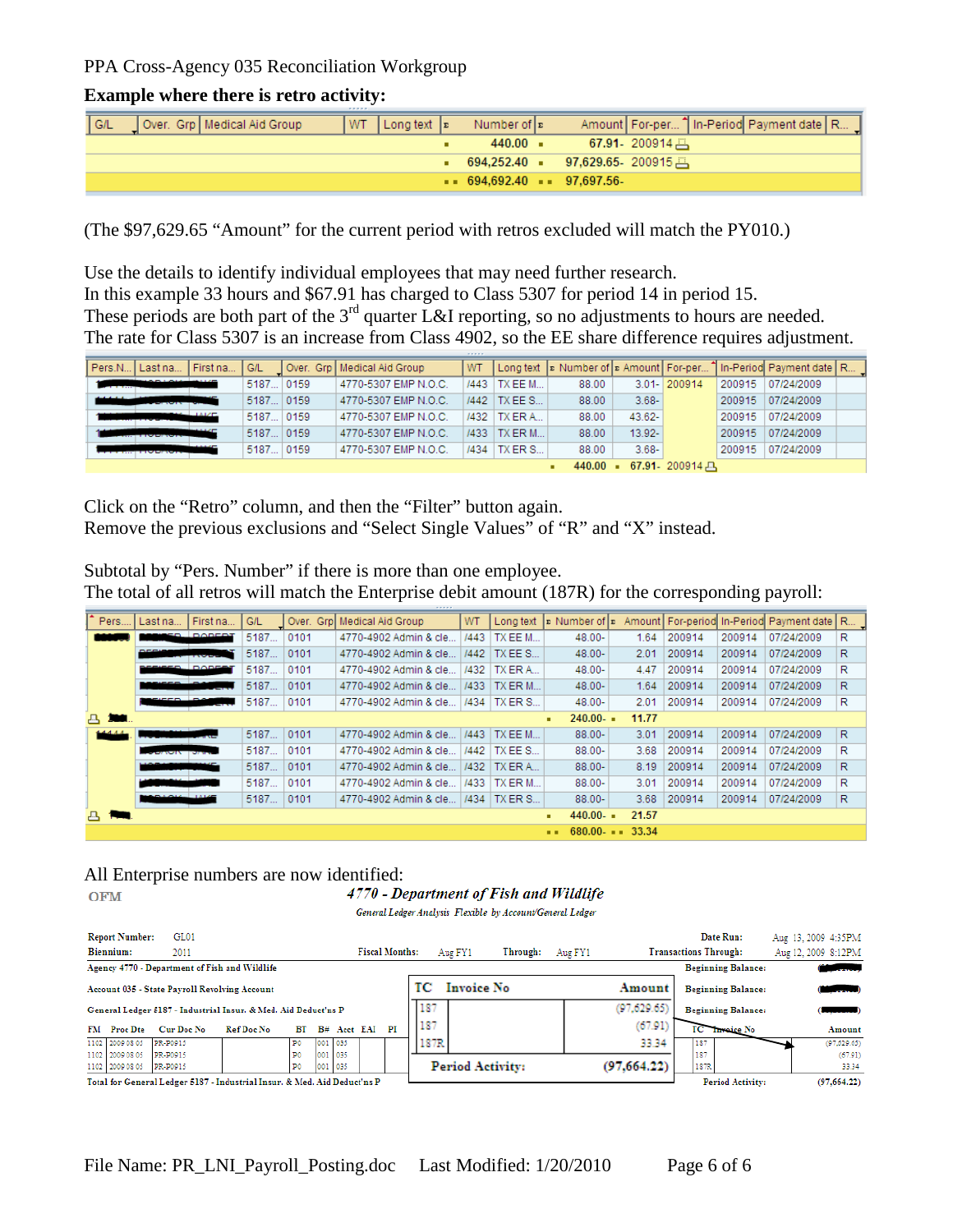## ZHR\_RPTPY376 – Payroll Journal Voucher Report Recommended for reconciliation of L&I premiums / GL 5187

#### **Why run this report:**

Use to identify HRMS Transfer JV's ("TSFPXXXX" documents on Enterprise reports) and GL 5187 amounts associated with mid-period transfer employees that are not included on the Payroll Posting Report.

#### **When to run this report:**

Run on Day 5 (after close of each payroll)

#### **How to run this report:**

Payroll Area: "11" is the default. Leave as is.

Payroll Period: Defaults to current. Leave as is for current information. Change for research of the past.

Pay Date: Defaults to current. Use Green Check to automatically fill in this field for a different period.

Report Id: 13 (Transfer In) and 14 (Transfer Out) – Run 2 reports

Mode: Check the "Show Employee Level Detail" box to get personnel information.

| <b>Payroll Journal Voucher Report</b> |                                             |
|---------------------------------------|---------------------------------------------|
| $\blacksquare$                        |                                             |
|                                       |                                             |
| Period                                |                                             |
| 11<br>Payroll Area                    |                                             |
| 13 2009<br>Payroll Period             |                                             |
| Sequence No. (Testing)                |                                             |
|                                       |                                             |
| Period                                |                                             |
|                                       | 07/10/2009                                  |
| Pay Date                              |                                             |
|                                       |                                             |
| Selection                             |                                             |
| 4770<br><b>Business Area</b>          |                                             |
| 13<br>Report ID                       |                                             |
|                                       |                                             |
| Mode                                  |                                             |
| Show Employee Level Detail            | Box not checked for results examples below. |
|                                       |                                             |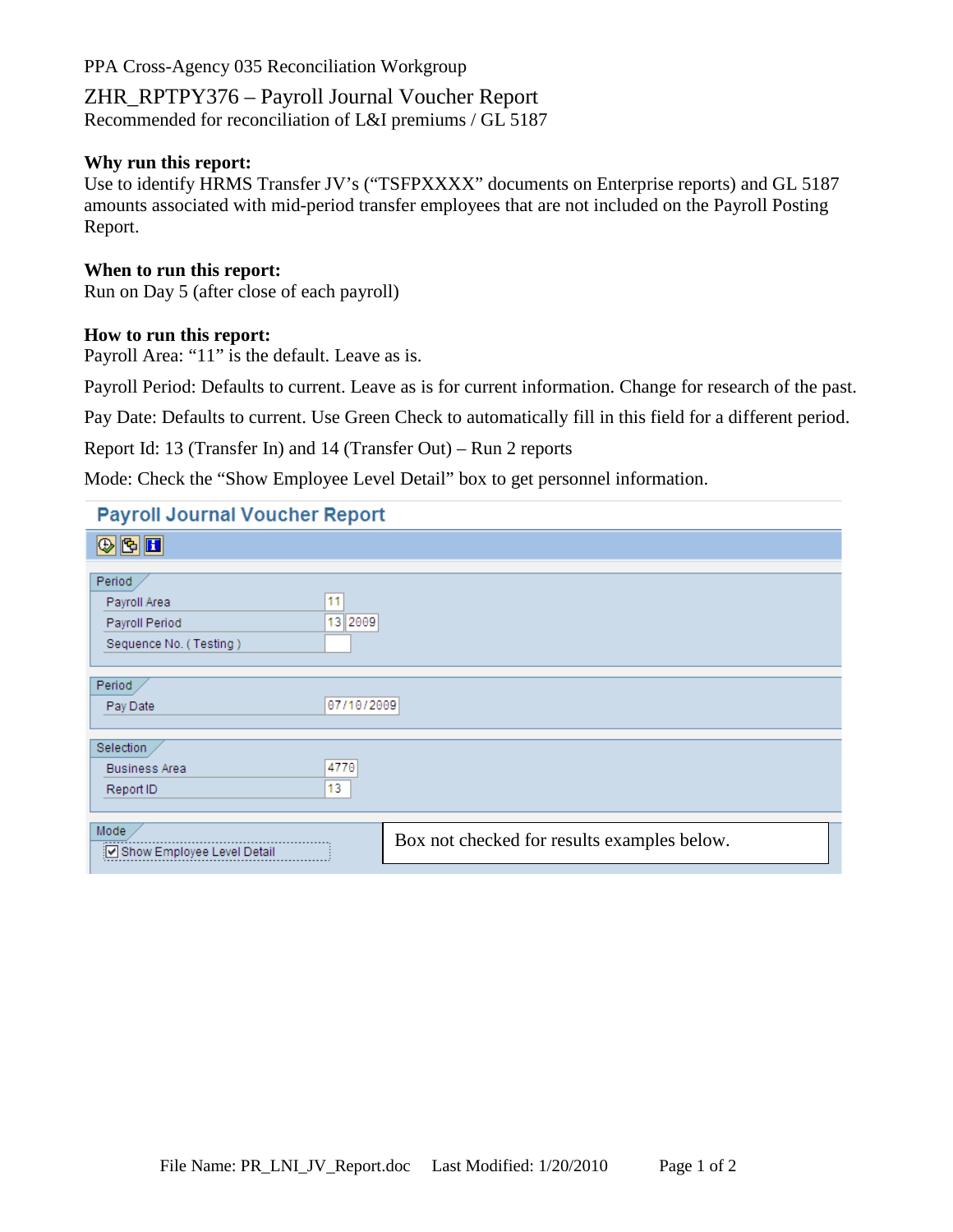### **Payroll Journal Voucher Report**

|                                                  | State of Washington<br>HRMS PAYROLL MULTI AGENCY TRANSFER IN                                                                                        |                                   |                         |                                               |                          |                               |                 |      |        |  |  |  |  |
|--------------------------------------------------|-----------------------------------------------------------------------------------------------------------------------------------------------------|-----------------------------------|-------------------------|-----------------------------------------------|--------------------------|-------------------------------|-----------------|------|--------|--|--|--|--|
| <b>Report ID:</b><br>User:<br>Date:<br>Pay Date: | ZHR RPTPY376-13<br>00100974<br>08/13/2009<br>JV Number: TSFP0913<br>07/10/2009<br>Description: Multi Agency Transfer In                             |                                   |                         | T/C 767: 7140 / 5124 and T/C 187: 7140 / 5187 |                          |                               |                 |      |        |  |  |  |  |
| Sort.                                            | <b>Business Area</b>                                                                                                                                | <b>Business Area Text</b>         | <b>Transaction Code</b> | Reversel                                      | <b>AFRS Business A</b>   | AFRS Agency                   | AFRS Fund Debit |      | Credit |  |  |  |  |
| 1 <sup>1</sup>                                   | 477                                                                                                                                                 | Department of Fish & Wildlife     | 767                     |                                               | 477                      | 477                           | 035             | 0.00 | 470.94 |  |  |  |  |
| $\overline{2}$                                   | 477                                                                                                                                                 | Department of Fish & Wildlife     | 187                     |                                               | 477                      | 477                           | 035             | 0.00 | 38.57  |  |  |  |  |
| User:<br>Date:                                   | ZHR RPTPY376-14<br>Report ID:<br>00100974<br>08/13/2009<br>JV Number: TSFP0913<br>Pay Date:<br>07/10/2009<br>Description: Multi Agency Transfer Out |                                   |                         |                                               |                          |                               |                 |      |        |  |  |  |  |
| Sort.                                            |                                                                                                                                                     | Business Areal Business Area Text | <b>Transaction Code</b> |                                               | Reversel AFRS Business A | AFRS Agencyl AFRS Fundi Debit |                 |      | Credit |  |  |  |  |
| $\overline{2}$                                   | 477                                                                                                                                                 | Department of Fish & Wildlife     | 767                     |                                               | 477                      | 477                           | 035             | 0.00 | 470.94 |  |  |  |  |

Use the credit amount(s) to add to the Payroll Posting Report totals in order to match the Enterprise GL5187 credit balance.

Look at the ZHR\_RPTPY126: Payroll Posting Report for the specific employee(s) involved to determine:

- Which class code the credit applies to.
- Which quarter the credit applies to.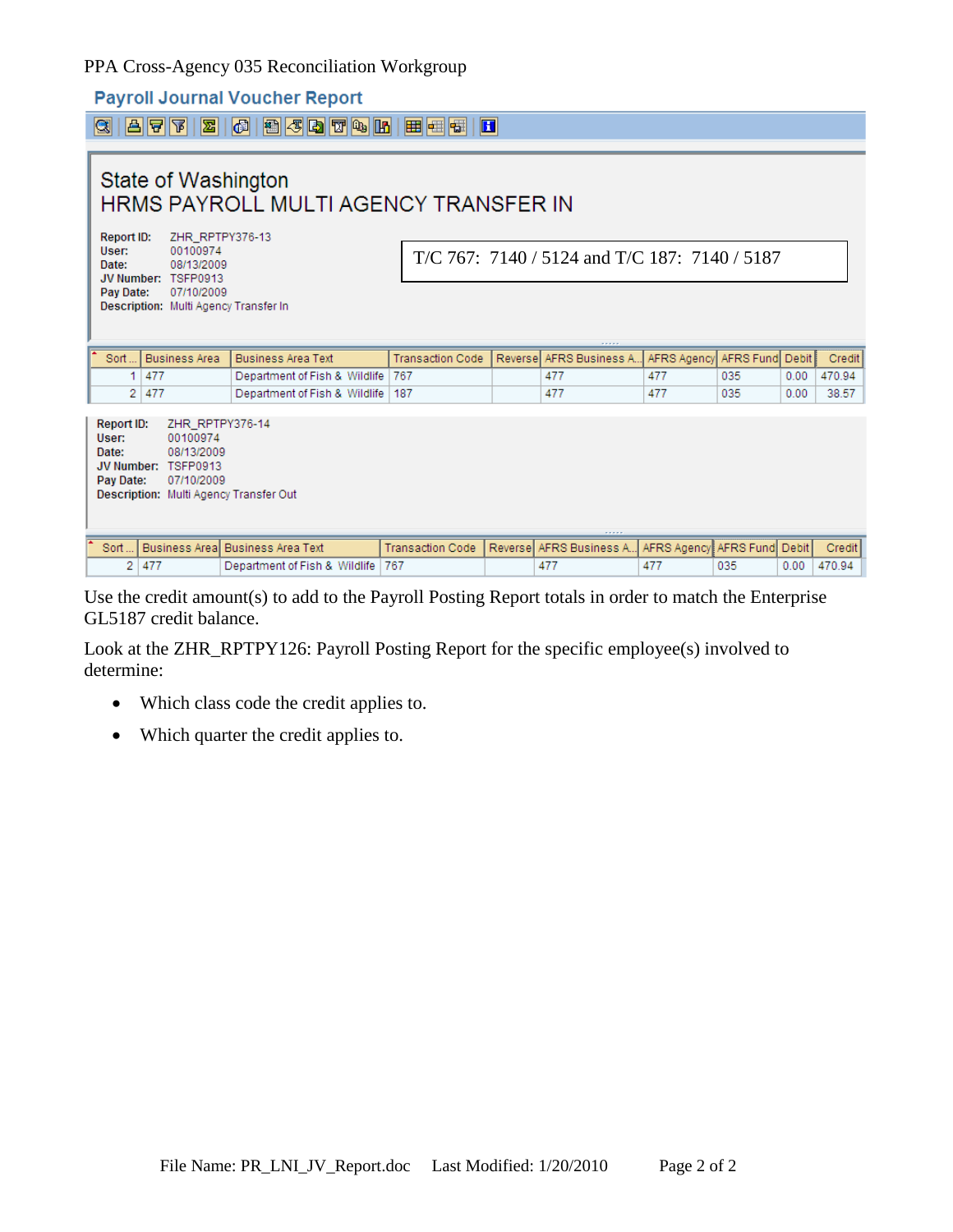ZHR\_RPTPY394 – Medical Aid Report for Quarter (Medical Aid Detail Report) Recommended for reconciliation of L&I premiums / GL 5187

#### **Why run this report:**

Use to get the gross salary needed for quarterly L&I reporting  $&$  filing  $-$  Lag basis:

#### **When to run this report:**

Run after all payrolls in the quarter are completed. Most agencies use the "lag quarter" basis to match when DOP applies the L&I rates in HRMS.

#### **How to run this report:**

Payroll Area: "11" is the default. Leave as is.

Other periods: Run for periods based on agency payment practices.

Lag Quarters:  $1^{st}$  = periods 2-7;  $2^{nd}$  = periods 8-13;  $3^{rd}$  = periods 14-19;  $4^{th}$  = periods 20-01

Pay Quarters:  $1^{st}$  = periods 1-6;  $2^{nd}$  = periods 7-12;  $3^{rd}$  = periods 13-19;  $4^{th}$  = periods 19-24

Choose "For-period" view.

Personnel Area: Input your PA.

# **Medical Aid Detail Report**

| $\circ$ E E              |         |                                 |                      |
|--------------------------|---------|---------------------------------|----------------------|
| Further selections       |         | $\Rightarrow$<br>Org. structure | $\frac{1}{\sqrt{2}}$ |
| Periods                  |         |                                 |                      |
| Payroll Area             | 11      |                                 |                      |
|                          |         |                                 |                      |
| © Other periods          | 08 2009 | 13 2009<br>To:                  |                      |
| O In-period view         |         |                                 |                      |
| <b>O</b> For-period view |         |                                 |                      |
|                          |         |                                 |                      |
| Selections               |         |                                 |                      |
| Personnel number         |         | ф                               |                      |
| Payroll Area             |         | ф                               |                      |
| Company code             |         | ф                               |                      |
| Legal person             |         | $\Rightarrow$                   |                      |
| Personnel area           | 4770    | $\Rightarrow$                   |                      |
| Personnel subarea        |         | ⇨                               |                      |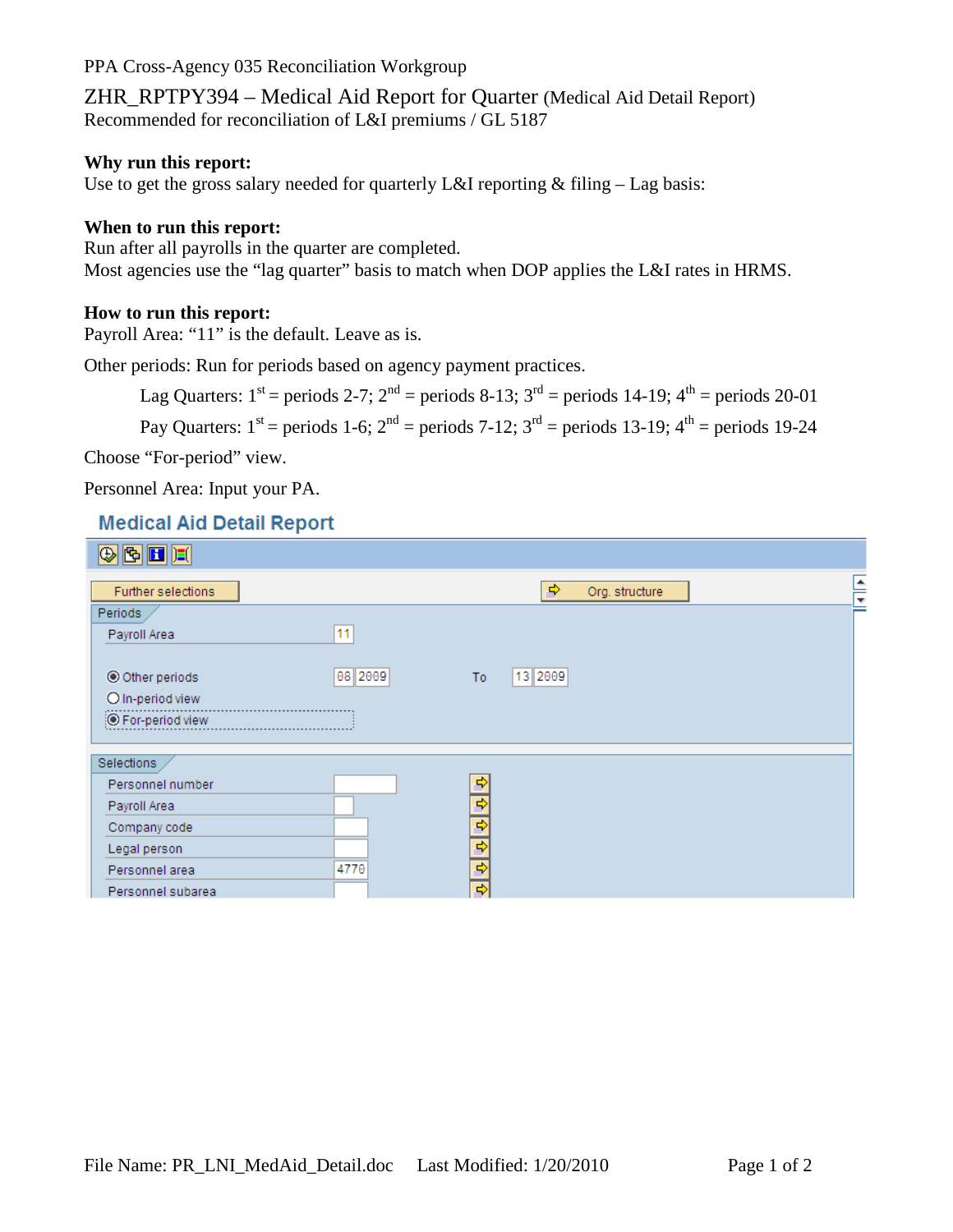#### Results:

#### **Medical Aid Detail Report**

| Program<br>User<br>: 00100974<br>Client<br>$\therefore$ RP0 700 | : ZHR_RPTPY394                                                                      |                    | State of Washington - HRMS<br>Medical Aid Detail Report<br>For Lag Quarter 3/2009 |                                        | Run Date:<br>Page<br>Time            |
|-----------------------------------------------------------------|-------------------------------------------------------------------------------------|--------------------|-----------------------------------------------------------------------------------|----------------------------------------|--------------------------------------|
| Org. Key:                                                       | Personnel Area: 4770 Dept of Fish & Wildlife<br>Org Code: 30006942 Wildlife Ephrata |                    |                                                                                   |                                        |                                      |
| Medical<br>Aid Code                                             | Payroll<br>Date                                                                     | Register<br>Number | Gross Salary                                                                      | Worker Hours                           | Premium                              |
| 5307-00                                                         | 07/24/2009<br>08/10/2009<br>Sub Total:                                              | P0914<br>P0915     | 1,331.50<br>1,331.50<br>2,663.00                                                  | 72.00<br>96.00<br>168.00               | 64.49<br>85.99<br>150.48             |
| 5307-00                                                         | Org Total:<br>Personnel Area Total:<br>WC Code Total:                               |                    | 140,431.60<br>22, 166, 586, 94<br>11,628,507.29                                   | 5,449.50<br>751,676.78<br>459, 368, 08 | 4,602.91<br>531.136.70<br>410,938.00 |
| 5300-00<br>4902-00                                              | WC Code Total:<br>WC Code Total:                                                    |                    | 2.522.163.13<br>5,502,182.71                                                      | 62.467.49<br>164,760.21                | 15,516.74<br>40,784.76               |
| 7103-06<br>6801-00                                              | WC Code Total:<br>WC Code Total:                                                    |                    | 2,485,821.18<br>27,912.63                                                         | 64.120.00<br>961.00                    | 62.932.12<br>965.08                  |

Top banner "For Lag Quarter 3/2009" confirms the periods used.

Example of  $3<sup>rd</sup>$  quarter banner using quarter based on pay dates = periods 13-18:

|  | State of Washington - HRMS<br>Medical Aid Detail Report       | Run Date:<br>Page : |
|--|---------------------------------------------------------------|---------------------|
|  | For Quarter 3/2009                                            | Time<br>- 11        |
|  | Program : ZHR_RPTPY394<br>User : 00100974<br>Client : RP0 700 |                     |

This version does not include the word "lag" between "For" and "Quarter".

- Use the information in the "Gross Salary" column for L&I quarterly reporting by class code.
- If there have **not** been any adjustments or retroactive changes that apply to another quarter, you should be able to use the "Worker Hours" and "Premium" totals as well for reporting.
	- o They should match the Payroll Posting Report.
	- o The GL5187 credit balance should match the "Personnel Area Total" amount.
- If there **have** been adjustments or retroactive changes to rates that apply to another quarter:
	- o The "Worker Hours" column will not be correct. Use hours from the Payroll Posting Report instead, taking previous quarter corrections into account.
	- o The "Premium" column will not match the GL credit balance. Use the Payroll Posting Report in conjunction with the Enterprise reports to determine the amount to send to L&I.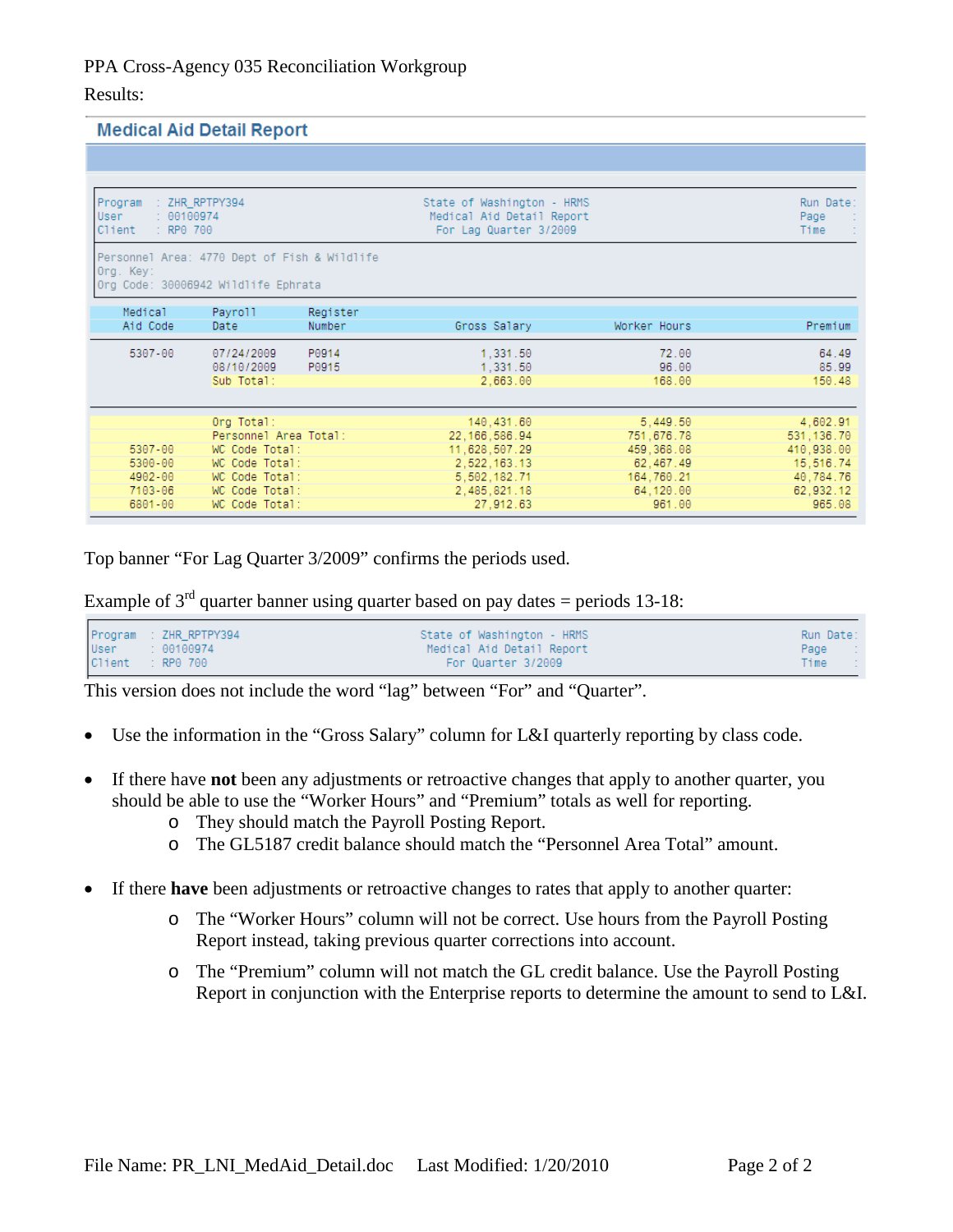# ZHR\_RPTPY010 – Accrued Payroll Deductions Reports

This report is **NOT** recommended by itself for reconciliation of L&I premiums / GL 5187

#### **Why run this report:**

- To assist in identifying current period activity in the personnel area.
- Compare with Payroll Posting Report and Enterprise reports.
- This report does **not** include retro activity.
- It **does** include information for employees who are in two personnel areas in the same period. This information does not directly reflect how the premiums are being credited to GL 5187. The premiums deducted will show on this report for both personnel areas associated with the employee.

#### **When to run this report:**

Run on Day 5 (after close of each payroll)

#### **How to run this report:**

"Other periods": Choose the period needed

"Personnel Area": Choose PA

"Select report Type": "Medical Aid" is the default. Leave as is.

#### **Accrued and Mandatory Payroll Deduction Reports**

| $\mathbb{E}[\mathbf{E} \mathcal{D}]\mathbb{E}]$ |                     |                                 |
|-------------------------------------------------|---------------------|---------------------------------|
| Further selections                              |                     | $\Rightarrow$<br>Org. structure |
| Periods                                         |                     |                                 |
| Payroll Area                                    | 11                  |                                 |
| O Current period                                |                     |                                 |
| © Other periods                                 | 15 2009             | To                              |
| O In-period view                                |                     |                                 |
| ◉ For-period view                               |                     |                                 |
| Period                                          |                     |                                 |
|                                                 |                     |                                 |
| Selections                                      |                     |                                 |
| Personnel number                                |                     |                                 |
| Personnel area                                  | $4770$ <sup>e</sup> |                                 |
| Personnel subarea                               |                     | $\frac{1}{2}$                   |
| Employee group                                  |                     |                                 |
| Employee subgroup                               |                     |                                 |
|                                                 |                     |                                 |
|                                                 |                     |                                 |
| Select Report Type                              |                     |                                 |
| Accrued Payroll Deduction Reports               |                     |                                 |
| Medical Aid                                     | $\circledcirc$      |                                 |
| Court Payments                                  | $\circ$             |                                 |

The ZHR\_RPTPY010 report for Medical Aid and the ZHR\_RPTPR126 Payroll Posting Report using the "SWV GL5187" will only match if:

- 1. There is no retro activity **AND**
- 2. No employee records exist under two personnel areas in the pay period being processed.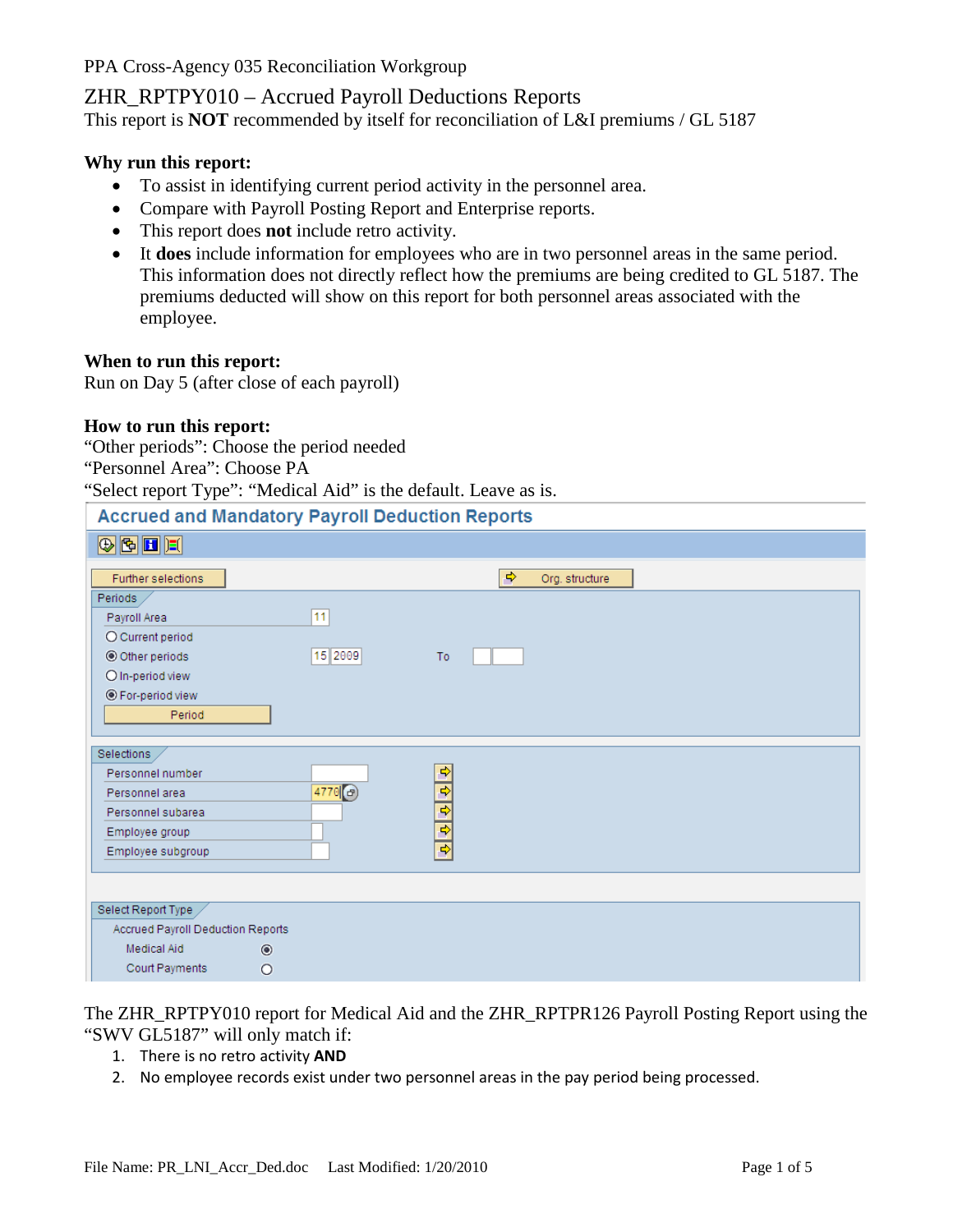**Situation 1:** The totals match on the Payroll Posting Report "PR126" and "PY010" reports. This is a "perfect" scenario that occurs occasionally.

Represents no retro activity and no records in two personnel areas for the same pay period.

#### Using SWV GL5187:

| Report ID:               | ZHR RPTPY126                  |
|--------------------------|-------------------------------|
| User:                    | 00100974                      |
| Date:                    | 10/22/2009                    |
| Period:                  | From 09/01/2009 To 09/15/2009 |
| Payroll Period: 18, 2009 |                               |
| Payroll Area:            | 11                            |
| Run type:                | Production                    |
|                          |                               |

| Over. Grp Medical Aid Group      | ້  WT  Long text ີ ≂ |             | Number of  z                           | Amount   For-period   In-Period Pay date |  |  |
|----------------------------------|----------------------|-------------|----------------------------------------|------------------------------------------|--|--|
| 4770-4902-00 Admin & clerical    | 품                    | <b>ALC</b>  | 118,107.95                             | 5,788.09-                                |  |  |
| 4770-5300-00 Admin Field Perso 품 |                      | <b>ALC</b>  | $46,458.40$ $\cdots$                   | 2,309.54-                                |  |  |
| 4770-5307-00 EMP N.O.C.          | 품                    | . .         | $349,912,00$ $\cdots$                  | 62,683.19-                               |  |  |
| 4770-6801-00 Sched arin fit cr   | 품                    | . .         | $810.00 -$                             | 162.69-                                  |  |  |
| 4770-7103-06 Fish & Wildlife O   | 昌                    | <b>A</b> 10 | $52.152.25$ $\cdots$                   | 10.278.11                                |  |  |
|                                  |                      |             | $\cdots$ 567,440.60 $\cdots$ 81,221.62 |                                          |  |  |

# Confirmation from Report ID: ZHR\_RPTPY010 - Accrued and Mandatory Payroll Deductions

| Report ID: ZHR_RPTPY010<br>State of Washington - HRMS<br>Date: 10/22/2009<br>Run<br>Accrued and Mandatory Payroll Deductions<br>: 00100974<br>User.<br>Page<br>- 10 |                                                                                                                                                                                             |           |           |           |           |          |           |            |  |  |  |
|---------------------------------------------------------------------------------------------------------------------------------------------------------------------|---------------------------------------------------------------------------------------------------------------------------------------------------------------------------------------------|-----------|-----------|-----------|-----------|----------|-----------|------------|--|--|--|
| Pay Date 09/25/2009<br>Pay Period 09/01/2009 - 09/15/2009<br>Medical Aid and Industrial Insurance                                                                   |                                                                                                                                                                                             |           |           |           |           |          |           |            |  |  |  |
|                                                                                                                                                                     | 4770 Dept of Fish & Wildlife<br> Personnel Area<br>Warrant Register<br>P0918                                                                                                                |           |           |           |           |          |           |            |  |  |  |
| <b>Risk</b><br>Class                                                                                                                                                | State<br>State<br>State<br>Total<br>Employee<br>Employee<br>Employee<br>State<br>Medical Aid<br>Sup. Pension<br>Medical Aid<br>Accident Fund<br>Sup. Pension<br>Total<br>Deduction<br>Total |           |           |           |           |          |           |            |  |  |  |
| 4902-00                                                                                                                                                             | 990.89                                                                                                                                                                                      | 819.30    | 1,810.19  | 2,237.57  | 819.30    | 990.89   | 4,047.76  | 5,857.95   |  |  |  |
| 5300-00                                                                                                                                                             | 388.52                                                                                                                                                                                      | 338.41    | 726.93    | 855.68    | 338.41    | 388.52   | 1,582.61  | 2,309.54   |  |  |  |
| 5307-00                                                                                                                                                             | 2,922.50                                                                                                                                                                                    | 11,058.44 | 13.980.94 | 34,651.45 | 11.058.44 | 2,922.50 | 48,632.39 | 62, 613.33 |  |  |  |
| 6801-00                                                                                                                                                             | 6.77                                                                                                                                                                                        | 30.33     | 37.10     | 88.49     | 30.33     | 6.77     | 125.59    | 162.69     |  |  |  |
| 7103-06                                                                                                                                                             | 10,278.11<br>435.93<br>1,830.60<br>2,266.53<br>5,745.05<br>435.93<br>8,011.58<br>1,830.60                                                                                                   |           |           |           |           |          |           |            |  |  |  |
| <b>TOTALS</b>                                                                                                                                                       | 81, 221.62<br>4,744.61<br>14,077.08<br>18,821.69<br>43,578.24<br>14,077.08<br>4,744.61<br>62,399.93                                                                                         |           |           |           |           |          |           |            |  |  |  |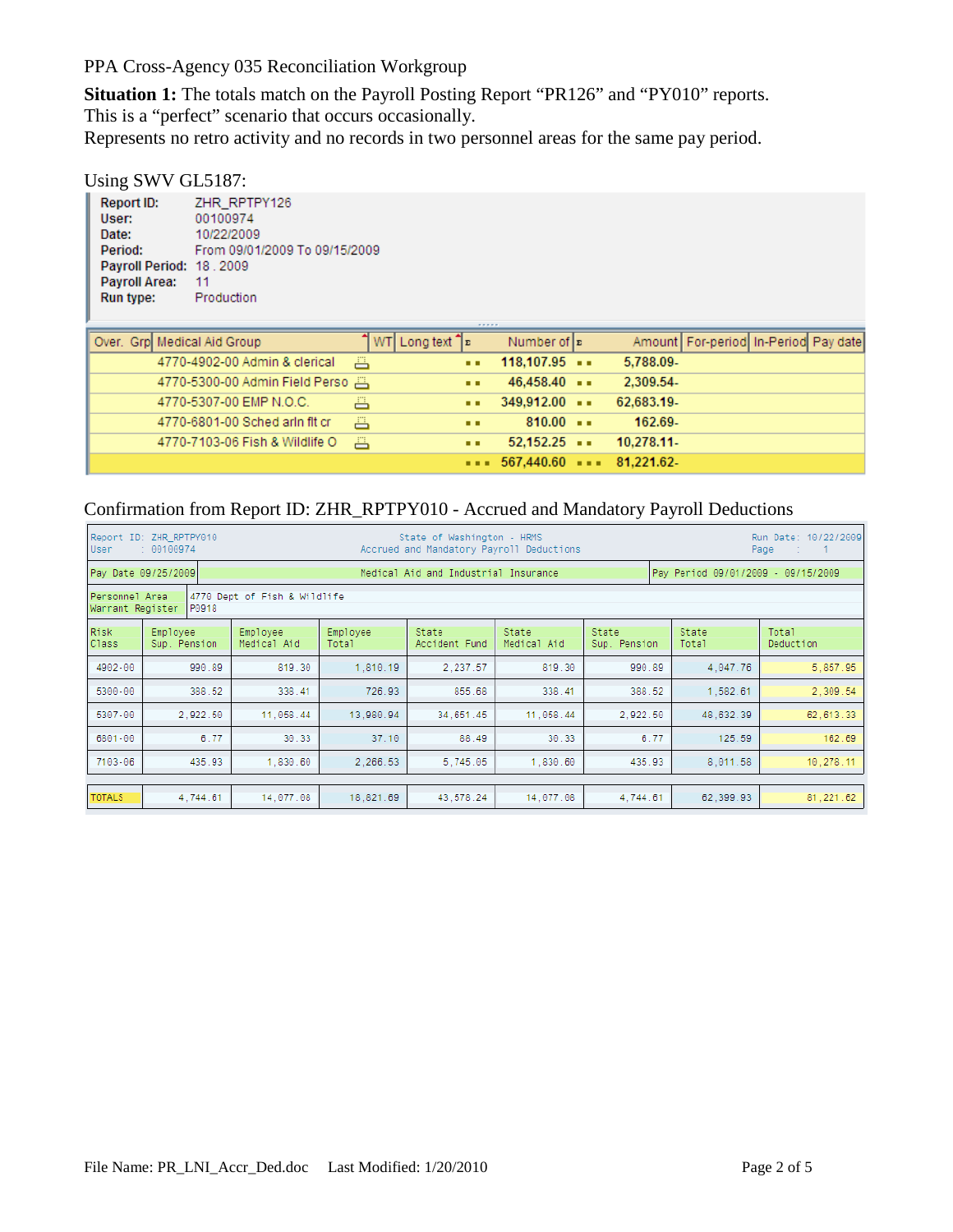**Situation 2:** There **is** "retro" activity.

The PY010 report only reflects the current period "In-period" charges. The reports will NOT match. PY010 does **not** include "retro" activity or records where the "For-period" and "In-period" do not match.

| $\circledcirc$                                                              |                                                                                                                                                                 |                                              |           |                                      |                      |                       |                |                                    |  |  |  |
|-----------------------------------------------------------------------------|-----------------------------------------------------------------------------------------------------------------------------------------------------------------|----------------------------------------------|-----------|--------------------------------------|----------------------|-----------------------|----------------|------------------------------------|--|--|--|
|                                                                             |                                                                                                                                                                 |                                              |           |                                      |                      |                       |                |                                    |  |  |  |
| User                                                                        | Report ID: ZHR_RPTPY010<br>State of Washington - HRMS<br>Run Date: 08/13/2009<br>Accrued and Mandatory Payroll Deductions<br>: 00100974<br>Page<br>$-1$<br>- 17 |                                              |           |                                      |                      |                       |                |                                    |  |  |  |
|                                                                             | Pay Date 08/10/2009                                                                                                                                             |                                              |           | Medical Aid and Industrial Insurance |                      |                       |                | Pay Period 07/16/2009 - 07/31/2009 |  |  |  |
| 4770 Dept of Fish & Wildlife<br>Personnel Area<br>Warrant Register<br>P0915 |                                                                                                                                                                 |                                              |           |                                      |                      |                       |                |                                    |  |  |  |
| <b>Risk</b><br>Class                                                        | Employee<br>Sup. Pension                                                                                                                                        | Employee<br>Employee<br>Medical Aid<br>Total |           | State<br>Accident Fund               | State<br>Medical Aid | State<br>Sup. Pension | State<br>Total | Total<br>Deduction                 |  |  |  |
| 4902                                                                        | 1,289.92                                                                                                                                                        | 1,054.22                                     | 2,344.14  | 2,873.58                             | 1,054.22             | 1,289.92              | 5,217.72       | 7,561.86                           |  |  |  |
| 5300                                                                        | 496.93                                                                                                                                                          | 433.50                                       | 930.43    | 1,095.06                             | 433.50               | 496.93                | 2,025.49       | 2,955.92                           |  |  |  |
| 5307                                                                        | 3,555.29                                                                                                                                                        | 13,460.07                                    | 17,015.36 | 42, 173. 15                          | 13,460.07            | 3,555.29              | 59, 188.51     | 76, 203.87                         |  |  |  |
| 6801                                                                        | 6.90                                                                                                                                                            | 30.89                                        | 37.79     | 90.12                                | 30.89                | 6.90                  | 127.91         | 165.70                             |  |  |  |
| 7103                                                                        | 455.65<br>2,368.94<br>10,742.30<br>1,913.29<br>6,004.42<br>1,913.29<br>455.65<br>8,373.36                                                                       |                                              |           |                                      |                      |                       |                |                                    |  |  |  |
| <b>TOTALS</b>                                                               | 5,804.69                                                                                                                                                        | 16,891.97                                    | 22,696.66 | 52, 236.33                           | 16,891.97            | 5,804.69              | 74,932.99      | 97,629.65                          |  |  |  |

#### **Accrued and Mandatory Payroll Deduction Reports**

Other Personnel Area research backup on Movement Turnover Report… NONE

Explanation of discrepancy between PR126 and PY010:

\$97,629.65 PY010 + \$67.91 PR126 retro charge - \$33.34 PR126 retro credit = \$97,664.22 … matches PR126 total for GL5187

Full 126 report:

| Over. Grp Medical Aid Group    |   | $\frac{1}{2}$ WT Long text $\frac{1}{2}$ | Number of E           | Amount   For-period |
|--------------------------------|---|------------------------------------------|-----------------------|---------------------|
| 4770-4902 Admin & clerical     |   |                                          | 153,402.10            | 7,528.52-           |
| 4770-5300 Admin Field Personne |   |                                          | $59,456.25$           | 2,955.92-           |
| 4770-5307 EMP N.O.C.           |   | $\blacksquare$                           | 425,822.80            | 76,271.78-          |
| 4770-6801 Sched arin fit crw   | ≞ |                                          | 825.00                | $165.70-$           |
| 4770-7103 Emp law enf, N.O.C.  | 昌 |                                          | 54,506.25             | 10,742.30-          |
|                                |   |                                          | 694,012.40  97,664.22 |                     |

Retro activity excluded, and amounts subtotaled by "For-Period" – 200915 total matches PY010:

| Medical Aid Group | $ WT $ Long text $ E $ | Number of $ z $       |            | Amount   For-per " In-Period Pmt date R |
|-------------------|------------------------|-----------------------|------------|-----------------------------------------|
|                   |                        | $440.00 -$            |            | $67.91 - 200914$                        |
|                   |                        | $694.252.40$ =        |            | 97,629.65 200915 —                      |
|                   |                        | $694.692.40$ $\cdots$ | 97.697.56- |                                         |

Last piece is the retro activity:

| Over. Grp   Medical Aid Group   | $\uparrow$ WT   Long text $\uparrow$ $\triangleright$ | Number of   ɛ      | Amount   For-period In-Period Pmt date   R |
|---------------------------------|-------------------------------------------------------|--------------------|--------------------------------------------|
| 4770-4902-00 Admin & clerical — |                                                       | $680.00 - $        | 33.34                                      |
|                                 |                                                       | <br>$680.00 - - -$ | - 33.34 -                                  |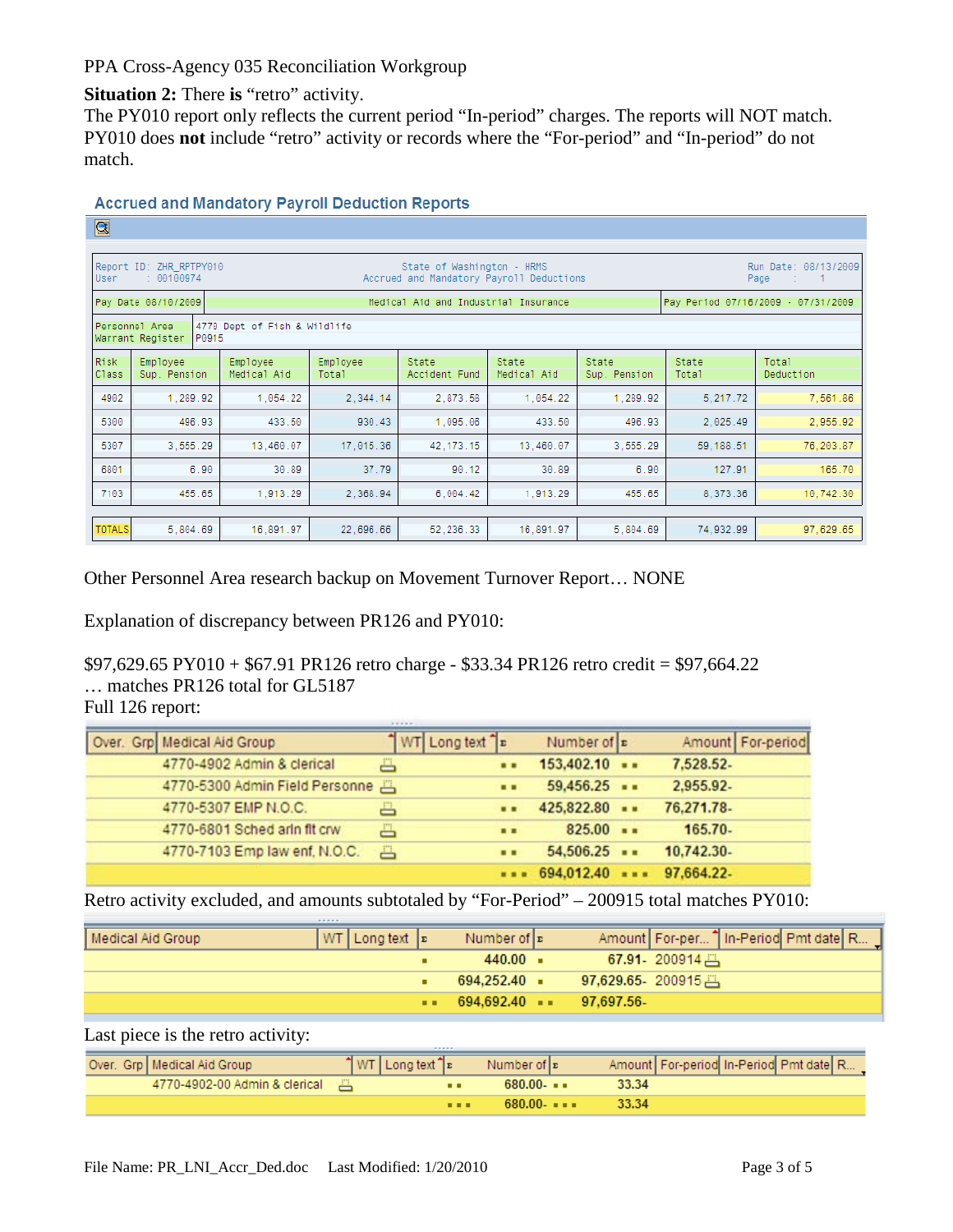**Situation 3:** There are multiple personnel areas reported on the PY010 report.

If an employee starts under one personnel area, and has an appointment to another personnel area within the same pay period (1-15 or 16-31), that employee will be on the PY010 report for both personnel areas.

Use the Movement Turnover Report to identify which personnel area the employee was in at the end of the pay period. This is agency whose GL 5187 will be credited.

| State of Washington |                                                                              |      |                       |                                            |                      |                     |                        |               |                    |
|---------------------|------------------------------------------------------------------------------|------|-----------------------|--------------------------------------------|----------------------|---------------------|------------------------|---------------|--------------------|
|                     | Movement/Turnover Report                                                     |      |                       | "Mid-period split" on HRMS payroll journal |                      |                     |                        |               |                    |
|                     |                                                                              |      |                       |                                            |                      |                     |                        |               |                    |
| Program:            | ZHR RPTPYU26                                                                 |      |                       |                                            |                      |                     |                        |               |                    |
| User:               | 100974                                                                       |      |                       |                                            |                      |                     |                        |               |                    |
| Run Date:           | 5/20/2009                                                                    |      |                       |                                            |                      |                     |                        |               |                    |
|                     |                                                                              |      | <b>Personnel Area</b> |                                            | <b>Business Area</b> |                     |                        |               |                    |
| <b>Employee</b>     |                                                                              |      |                       |                                            |                      |                     |                        |               | Action             |
| <b>Num</b>          | <b>Employee Name</b>                                                         | Old  | New                   | Old                                        | <b>New</b>           | Begin Date End Date |                        | <b>Action</b> | <b>Description</b> |
|                     | Employees previously seprated with DNR hired by WDFW:                        |      |                       |                                            |                      |                     |                        |               |                    |
|                     | 11111111 SMITH, JOHN                                                         | 4900 | 4770                  | 4900                                       | 4770                 |                     | 5/1/2009 12/31/9999 U6 |               | Rehire             |
|                     | 22222222 DOE, ROBERT                                                         | 4900 | 4770                  | 4900                                       | 4770                 |                     | 5/4/2009 12/31/9999 U6 |               | <b>Rehire</b>      |
|                     | 33333333 BROWN, JANE                                                         | 4900 | 4770                  | 4900                                       | 4770                 |                     | 5/4/2009 12/31/9999 U6 |               | <b>Rehire</b>      |
|                     |                                                                              |      |                       |                                            |                      |                     |                        |               |                    |
|                     | Employee previously separated from WDFW, rehired by DSHS to DNR on 05/04/09: |      |                       |                                            |                      |                     |                        |               |                    |
|                     | 44444444 DAVIS, HILLARY                                                      | 4770 | 3008                  | 4770                                       | 3000                 |                     | 5/4/2009 12/31/9999 U6 |               | <b>Rehire</b>      |

PR 126 report indicates that all charges are current period:

| Over. Grp   Medical Aid Group | $ WT $ Long text $ E $ Number of $ E $ |                                                           | Amount   For-per   In-Period Pmt date   R |
|-------------------------------|----------------------------------------|-----------------------------------------------------------|-------------------------------------------|
|                               |                                        |                                                           | 692,877.25 ■ 96,659.29 200910 —           |
|                               |                                        | $\bullet \bullet$ 692,877,25 $\bullet \bullet$ 96,659,29. |                                           |

Running the report for the employees in 2 personnel areas shows individual totals: Discrepancies:

PY010 - **\$204.07** under our PA 4770, Risk Class 7200 belongs to DSHS for Hillary Davis.

PY010 - **\$128.09** under PA 4900 are past DNR employees starting with WDFW on 05/04/09. These are not true mid-period transfers since they are Rehires (previously separated). \$56.43 for Robert Doe – 22222222 + \$128.09 for Jane Brown - 33333333 = **\$128.09**…matches PY010

 $$96,735.27 = PY010$  for PA 4770

 $204.07$  = Employee Hillary Davis was credited to GL5187 for DSHS

 $+$  128.09 = PY010 for PA 4900 that are now 4770 employees.

 $$96,659.29$  = Revised Total Matches PR126 report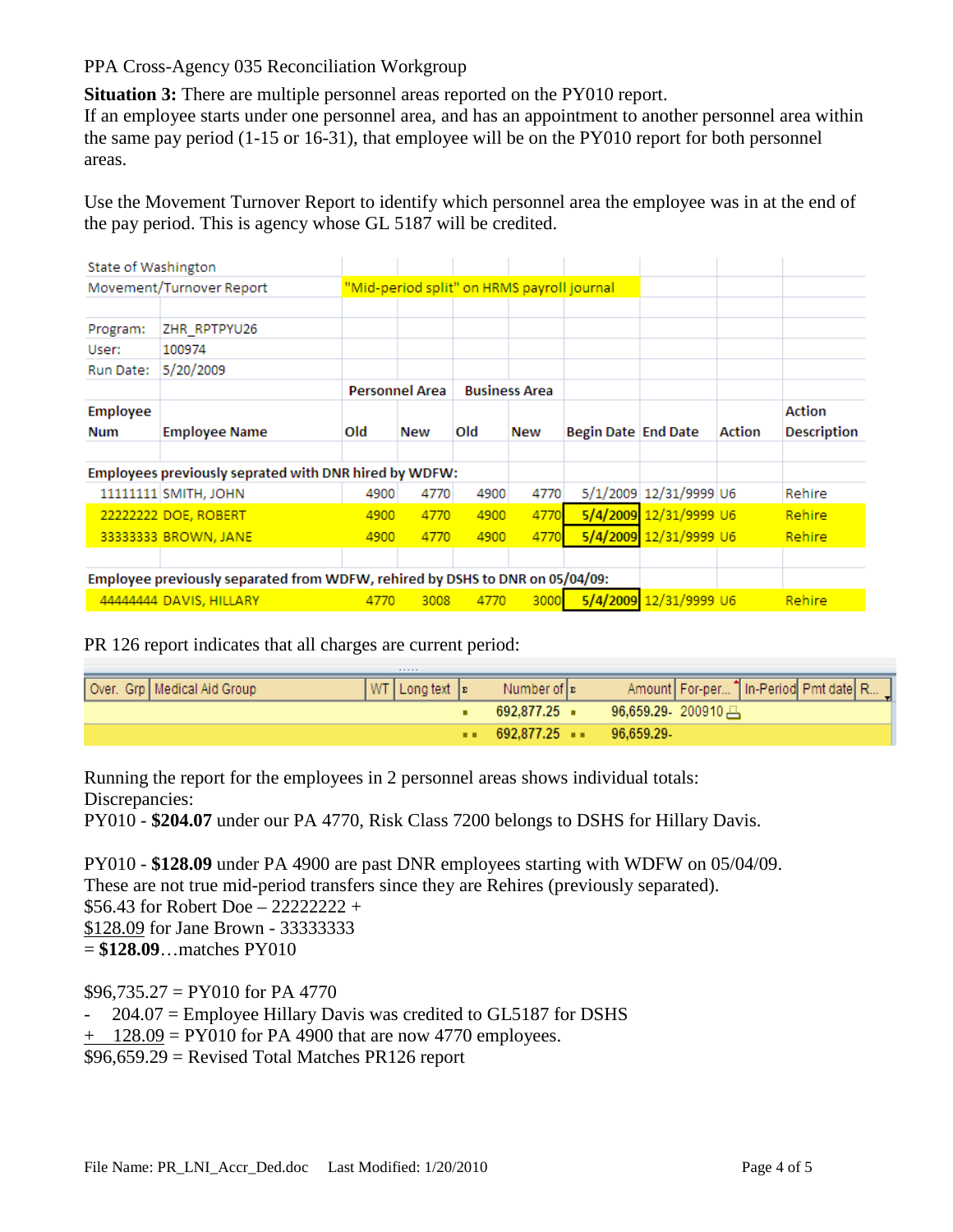| User                                                                                                                                                                         | Report ID: ZHR RPTPY010<br>State of Washington - HRMS<br>Run Date: 05/20/2009<br>: 00100974<br>Accrued and Mandatory Payroll Deductions<br>Page<br>$1 - 1$                                  |                                                      |           |           |           |          |           |           |  |  |  |
|------------------------------------------------------------------------------------------------------------------------------------------------------------------------------|---------------------------------------------------------------------------------------------------------------------------------------------------------------------------------------------|------------------------------------------------------|-----------|-----------|-----------|----------|-----------|-----------|--|--|--|
|                                                                                                                                                                              | Pay Period 05/01/2009 - 05/15/2009<br>Pay Date 05/22/2009<br>Medical Aid and Industrial Insurance                                                                                           |                                                      |           |           |           |          |           |           |  |  |  |
|                                                                                                                                                                              | 4770 Dept of Fish & Wildlife<br>Personnel Area<br>Warrant Register<br>P0910                                                                                                                 |                                                      |           |           |           |          |           |           |  |  |  |
| Risk<br>Class                                                                                                                                                                | Employee<br>Employee<br>Employee<br>State<br>State<br>State<br>State<br>Total<br>Sup. Pension<br>Medical Aid<br>Total<br>Accident Fund<br>Medical Aid<br>Sup. Pension<br>Deduction<br>Total |                                                      |           |           |           |          |           |           |  |  |  |
| 4902                                                                                                                                                                         | 1,315.91                                                                                                                                                                                    | 1,075.58                                             | 2,391.49  | 2,930.49  | 1,075.58  | 1,315.91 | 5,321.98  | 7,713.47  |  |  |  |
| 5300                                                                                                                                                                         | 516.75                                                                                                                                                                                      | 450.61                                               | 967.36    | 1,137.98  | 450.61    | 516.75   | 2,105.34  | 3,072.70  |  |  |  |
| 5307                                                                                                                                                                         | 3,481.65                                                                                                                                                                                    | 13, 177. 34<br>16.658.99<br>41,289.05<br>13, 177. 34 |           |           |           | 3,481.65 | 57.948.04 | 74,607.03 |  |  |  |
| 6801                                                                                                                                                                         | 8.07                                                                                                                                                                                        | 36.13                                                | 44.20     | 105.42    | 36.13     | 8.07     | 149.62    | 193.82    |  |  |  |
| 7103                                                                                                                                                                         | 464.22                                                                                                                                                                                      | 1,949.19                                             | 2,413.41  | 6.117.36  | 1.949.19  | 464.22   | 8,530.77  | 10,944.18 |  |  |  |
| 7200                                                                                                                                                                         | 3.34                                                                                                                                                                                        | 36.91                                                | 40.25     | 123.57    | 36.91     | 3.34     | 163.82    | 204.07    |  |  |  |
| <b>TOTALS</b>                                                                                                                                                                | 5.789.94                                                                                                                                                                                    | 16,725.76                                            | 22.515.70 | 51.703.87 | 16,725.76 | 5.789.94 | 74.219.57 | 96.735.27 |  |  |  |
| Report ID: ZHR_RPTPY010<br>State of Washington - HRMS<br>Run Date: 05/20/2009<br>Accrued and Mandatory Payroll Deductions<br>: 00100974<br>User<br>Page<br>$\sim$ 1 $\sim$ 2 |                                                                                                                                                                                             |                                                      |           |           |           |          |           |           |  |  |  |
|                                                                                                                                                                              | Pay Date 05/22/2009<br>Pay Period 05/01/2009 - 05/15/2009<br>Medical Aid and Industrial Insurance                                                                                           |                                                      |           |           |           |          |           |           |  |  |  |
|                                                                                                                                                                              | Personnel Area<br>Warrant Register P0910                                                                                                                                                    | 4900 Dept Natural Resources                          |           |           |           |          |           |           |  |  |  |

|               | Warrant Register<br>IP0910 |                         |                   |                        |                      |                       |                |                    |  |  |
|---------------|----------------------------|-------------------------|-------------------|------------------------|----------------------|-----------------------|----------------|--------------------|--|--|
| Risk<br>Class | Employee<br>Sup. Pension   | Employee<br>Medical Aid | Employee<br>Total | State<br>Accident Fund | State<br>Medical Aid | State<br>Sup. Pension | State<br>Total | Total<br>Deduction |  |  |
| 5307          | 5.97                       | 22.63                   | 28.60             | 70.89                  | 22.63                | 5.97                  | 99.49          | 128.09             |  |  |
|               |                            |                         |                   |                        |                      |                       |                |                    |  |  |
| <b>TOTALS</b> | 5.97                       | 22.63                   | 28.60             | 70.89                  | 22.63                | 5.97                  | 99.49          | 128.09             |  |  |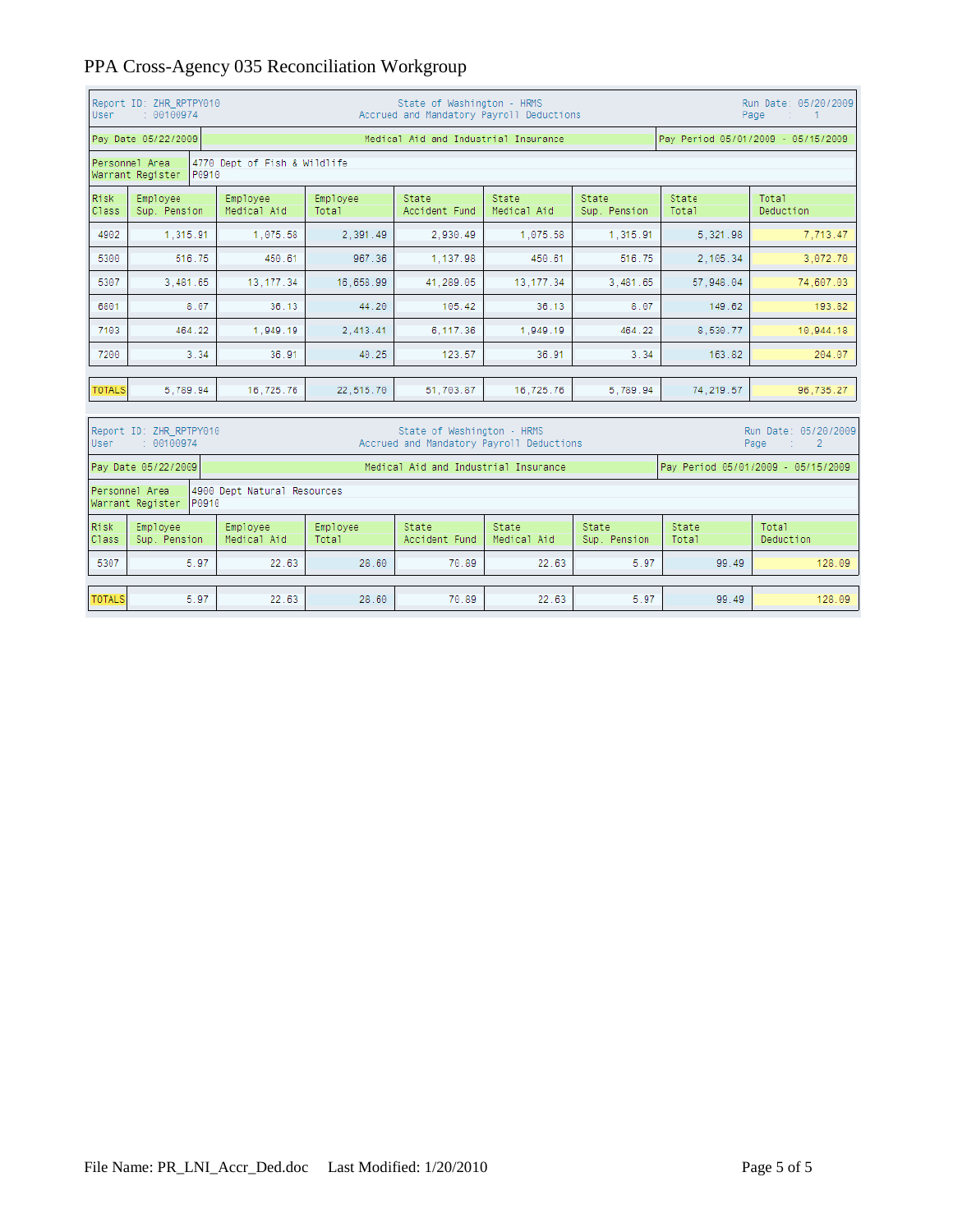# ZHR\_RPTPAN02 - Flexible Employee Data Report

Recommended for reconciliation of L&I premiums / GL 5187

#### **Why run this report:**

Identify current records, missing records, or incorrect agency codes in IT0234 "Add. Withh. Info."

#### **When to run this report:**

Can be run on any day to verify information and audit current rates being used. Important to run on Days 2 & 3 to ensure correct payroll processing.

#### **How to run this report:**

Choose "Other keydate", then input "Key Date" as the actual pay date being processed or researched. Use "Further selections" to add:

- "Employment status", then choose " $3$ " = Active.
- "Personnel area", then type your personnel area (PA). *Personnel subarea can also be added.*

"Number of Employees" input a number large enough to include all employees in the agency.

"Field selection" detail = choose fields to appear on report. *Example below only has five fields.*

| <b>State of Washington Flexible Employee Data Report</b>      |                                                                                                                                                         |  |  |  |  |  |  |  |  |
|---------------------------------------------------------------|---------------------------------------------------------------------------------------------------------------------------------------------------------|--|--|--|--|--|--|--|--|
| $\circledR$                                                   |                                                                                                                                                         |  |  |  |  |  |  |  |  |
| ◆<br>◆<br>Further selections<br>Search helps<br>Sort order    | ◆<br>Org. structure                                                                                                                                     |  |  |  |  |  |  |  |  |
| Key date<br>$O$ Today                                         | <b>ID</b> HR field selection<br>⊠                                                                                                                       |  |  |  |  |  |  |  |  |
| O Other keydate                                               | Selectable fields<br>Selected fields                                                                                                                    |  |  |  |  |  |  |  |  |
| 08/25/2009<br>Key Date                                        | R.,<br>Selected fields<br>Selectable fields<br>$\blacktriangle$<br>$\blacktriangleright$<br>٠<br>2nd Address Line<br>lPersonnel Number                  |  |  |  |  |  |  |  |  |
| Selection<br>Personnel Number                                 | $\overline{\phantom{0}}$<br>$\overline{\mathbf{H}}$<br><b>Full Name</b><br>2nd Address Line - Type 5<br>Employee Override Group N<br>Action             |  |  |  |  |  |  |  |  |
| $\overline{3}$<br>Employment status<br>4770<br>Personnel area | Employee Override Group N<br>Action Type<br>$\overline{\bullet}$<br>Organizational Unit<br>Anniversary Date<br>$\overline{\mathbf{R}}$<br>Annual Salary |  |  |  |  |  |  |  |  |
|                                                               | Appointment Date<br>Branch/Region/Market ID                                                                                                             |  |  |  |  |  |  |  |  |
| Data Limiter<br>3000<br>Number of Employees                   | Business Area<br>Business Area Code                                                                                                                     |  |  |  |  |  |  |  |  |
| Additional data<br>Þ<br>Field selection                       | Cadet Hire Date<br>Capacity Utility Level<br>$\blacktriangle$<br>$\blacktriangle$<br>$\overline{\mathbf{v}}$<br>Certificate<br>$\overline{\phantom{a}}$ |  |  |  |  |  |  |  |  |

When report comes up, select "Employee Override Group Name" column and then the "Filter" button:

| State of Washington Flexible Employee Data Report                                                  |                                                                                                                  |                                        |      |                                  |  |  |  |  |  |  |
|----------------------------------------------------------------------------------------------------|------------------------------------------------------------------------------------------------------------------|----------------------------------------|------|----------------------------------|--|--|--|--|--|--|
| G                                                                                                  |                                                                                                                  |                                        |      |                                  |  |  |  |  |  |  |
| Filter<br>State of Washington Flexible Employee Data Report<br>Date Range: 08/25/2009 - 08/25/2009 |                                                                                                                  |                                        |      |                                  |  |  |  |  |  |  |
|                                                                                                    | Employee Override Group Number Organizational Unit<br>Personnel Number Full Name<br>Employee Override Group Name |                                        |      |                                  |  |  |  |  |  |  |
| <b>DOCAA</b>                                                                                       |                                                                                                                  | 4770-5307 EMP N.O.C.                   | 0159 | FishSpokaneLLyons Ferry Hatchery |  |  |  |  |  |  |
|                                                                                                    |                                                                                                                  | 4770-5300 Admin Field Personnel   0481 |      | WildlifeDSurveysForest Wildlife  |  |  |  |  |  |  |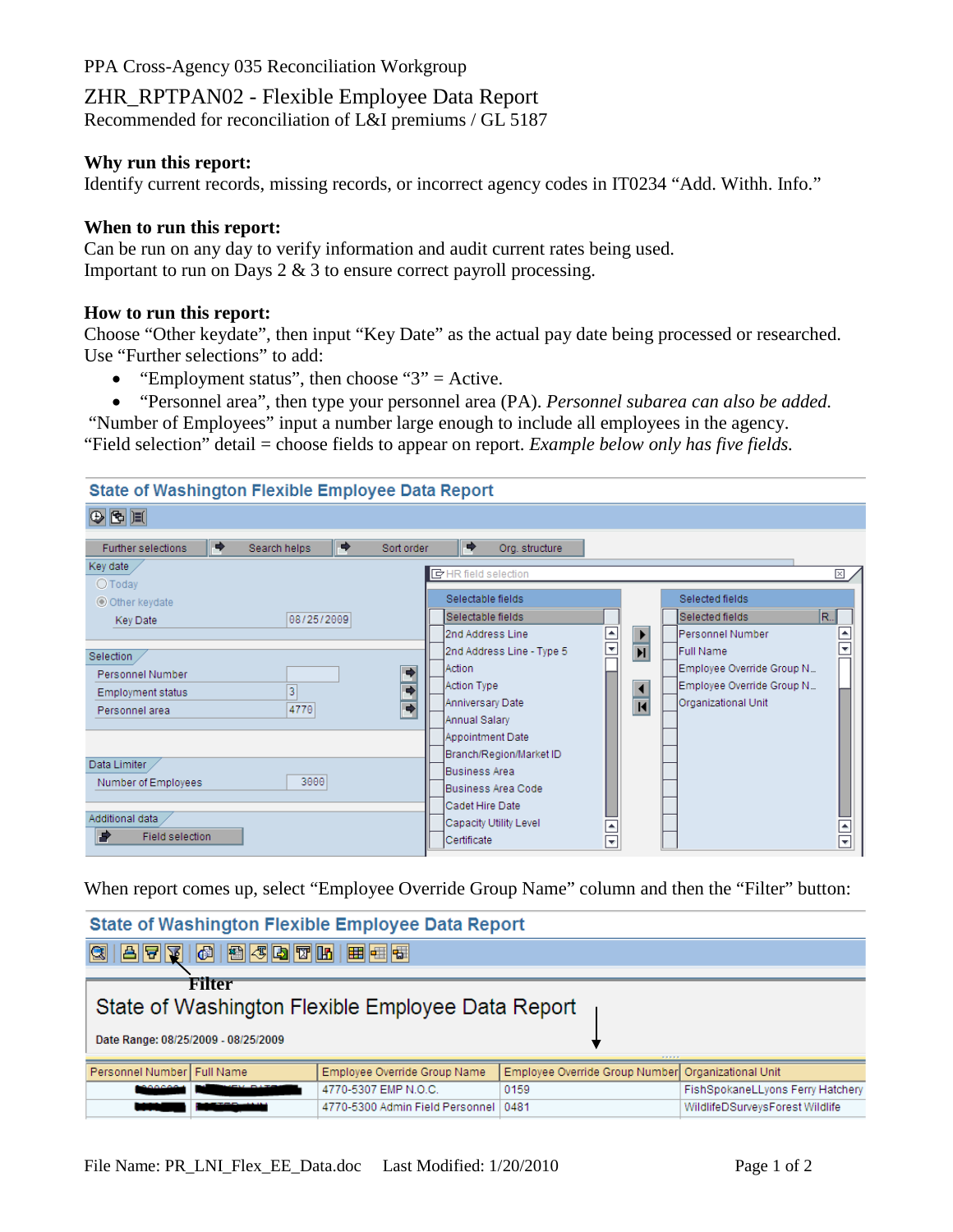Click on the multiple selection arrow

| $\mathbb{F}$ Determine values for filter criteria |           |    |  |
|---------------------------------------------------|-----------|----|--|
| Select.<br>Employee Override Group Name           | $\Box$ to | -- |  |

Choose the third tab "Exclude Single Values" and fill in "4770\*" (your PA) to **exclude** correct records:

| × |
|---|
|   |
|   |
|   |
|   |
|   |
|   |

Click on execute button to add selection to filter.

#### Click on green check to apply filter to report:

| Determine values for filter criteria                          |                      |             |   |  |
|---------------------------------------------------------------|----------------------|-------------|---|--|
| Select.<br>Employee Override Group Name                       | $\frac{1}{29}$ 4770* | $\sigma$ to | ~ |  |
| $\sqrt{40 \sqrt[3]{ {\bf g} }} \sqrt{20 \sqrt[3]{ {\bf g} }}$ |                      |             |   |  |

Click on "Full Name" column and then click "Sort in ascending order" button to alphabetize:

| $ \mathbf{F} \mathbf{F} \mathbf{G} \mathbf{G} \mathbf{F} \mathbf{G} \mathbf{F} \mathbf{F}$<br>a.<br>g |                                                             |  |                            |  |  |  |  |  |
|-------------------------------------------------------------------------------------------------------|-------------------------------------------------------------|--|----------------------------|--|--|--|--|--|
| Employee override group                                                                               |                                                             |  |                            |  |  |  |  |  |
| Date Range: 08/15/2009 - 08/15/2009                                                                   | -----                                                       |  |                            |  |  |  |  |  |
| Personnel Num Full Name                                                                               | Employee Override Group Number Employee Override Group Name |  | Organizational Unit        |  |  |  |  |  |
|                                                                                                       |                                                             |  | FishMgtSampling&Monitoring |  |  |  |  |  |
|                                                                                                       |                                                             |  | Enforcement                |  |  |  |  |  |

Research all remaining records:

- Determine why blank "Group Number" fields are not set up yet.
- Group numbers beginning with a personnel area other than yours need to be corrected.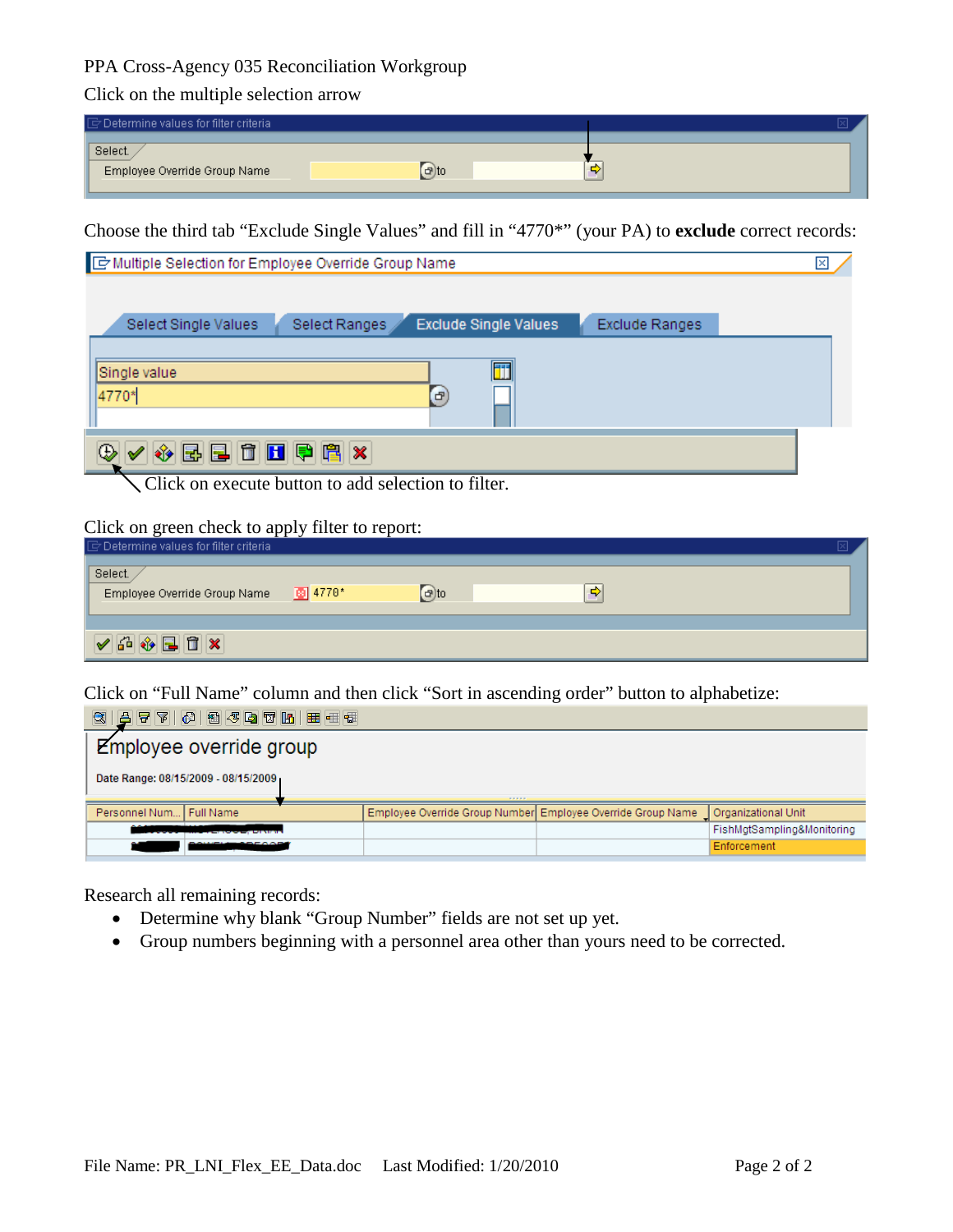ZHR\_RPTPA457 – Actions Report Recommended for reconciliation of L&I premiums / GL 5187

#### **Why run this report:**

Identify appointment changes within a personnel area to identify employees who might need IT0234 updates. A limitation of this report is the absence of personnel subarea numbers. See Movement Report.

#### **When to run this report:**

Run any day to identify possible problems. Important to run on Days 2, 3 and 5 (final after close).

#### **How to run this report:**

Reporting Period: Leave as default "Today"

Employment Status: "3" = Active

Personnel area: Enter your area

Personnel subarea: Leave blank to see information across areas.

Effective Date of Action: Input dates for the period being reviewed.

Action Type: Choose specific types under the Match Code list if desired. Leave blank to see all actions.

# **Action Report**

| <b>B B E</b> C orgStructure                                                                                                                      | ◇ Search Help                                                                                                                                                     |
|--------------------------------------------------------------------------------------------------------------------------------------------------|-------------------------------------------------------------------------------------------------------------------------------------------------------------------|
| Period<br>Today<br>Reporting Period                                                                                                              | 미래                                                                                                                                                                |
| Selection Criteria<br>Personnel Number<br><b>Employment Status</b><br>Personnel area<br>Personnel subarea<br>Employee group<br>Employee subgroup | ф<br>$\frac{1}{2}$ $\frac{1}{2}$ $\frac{1}{2}$ $\frac{1}{2}$<br>3<br>4770                                                                                         |
| Program selections<br>Effective Date of Action                                                                                                   | 회<br>10/01/2009<br>10/15/2009<br>to.                                                                                                                              |
| Action Type<br>Output format<br>SAP List Viewer                                                                                                  | E Action Type (2) 65 Entries found<br>$\Box$ $\times$<br>Restrictions<br>$\overline{\nabla}$<br>図間関図<br>盘<br>42 BB II<br>$\mathscr Y$<br>Name of Action Type<br>A |
|                                                                                                                                                  | U <sub>3</sub><br>Appointment Change<br>$\blacktriangle$<br>$\overline{\phantom{0}}$<br>U <sub>5</sub><br>Separation<br>U6<br>Rehire<br>$U$ 7<br>Retirement       |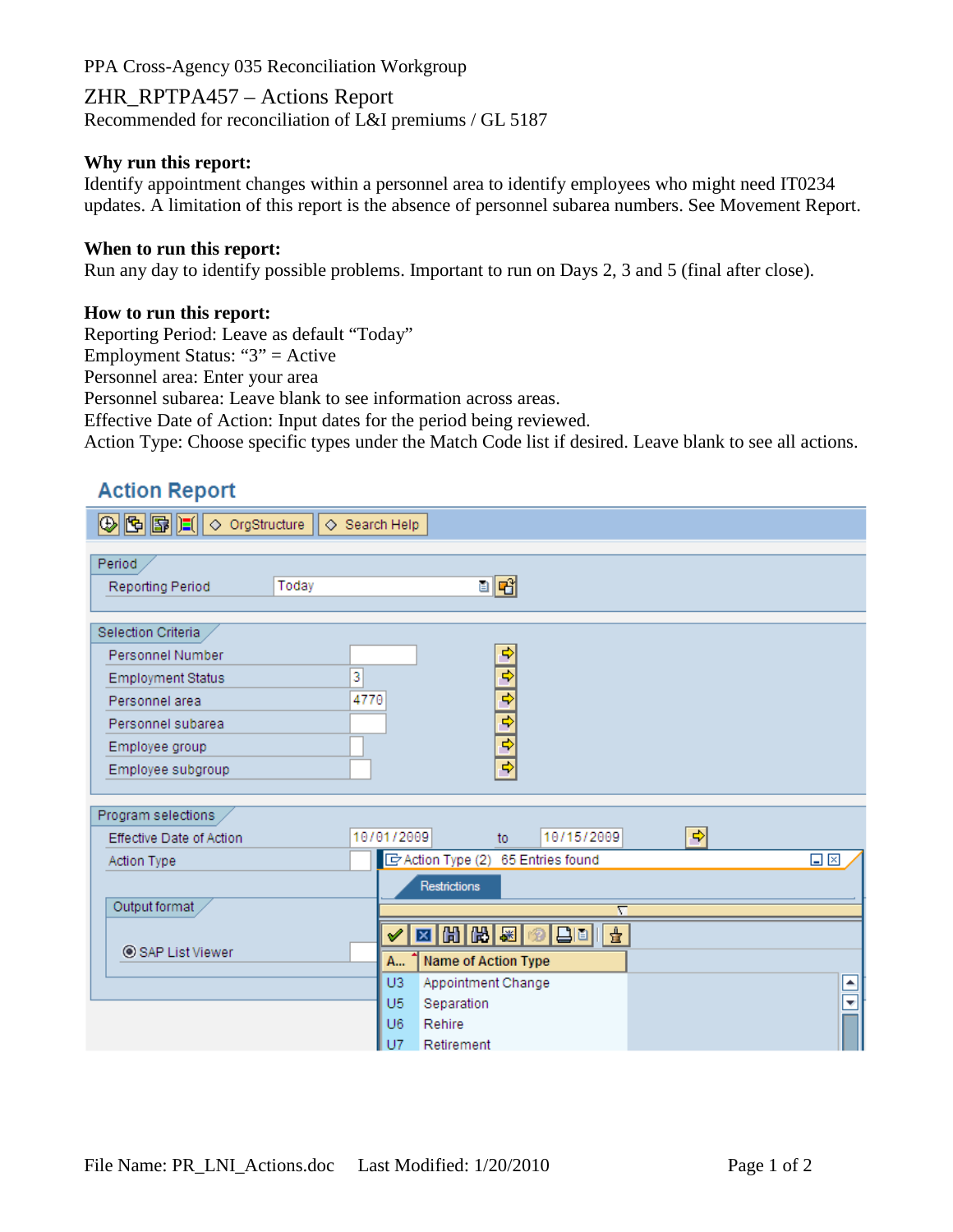31001...

Example of results in 2 pieces:

Elevation

 $U3$ 

| Action Report  |                         |                                    |                            |                 |                |           |                                    |  |                       |                                                 |  |
|----------------|-------------------------|------------------------------------|----------------------------|-----------------|----------------|-----------|------------------------------------|--|-----------------------|-------------------------------------------------|--|
|                | Personnel Area          |                                    | Personnel Subarea Duty Sta |                 | Position   Job |           | Last name First name               |  | <b>Effective Date</b> | End Date                                        |  |
|                | Dept of Fish & Wildlife | Non Represented                    |                            | 14              |                | NAT RES   | <b>.</b>                           |  | 10/12/2009            | 12/31/9999                                      |  |
|                |                         | Bus & Pub Afrs                     |                            | 34              | 70007          | IT TECH 1 |                                    |  | 10/01/2009            | 12/31/9999                                      |  |
| $\ddotsc$      |                         | <b><i><u>ALCOHOL: 1975</u></i></b> |                            | $\mathbf{A}$    | $-222$         |           |                                    |  |                       | <b><i><u><b>I</b>RIST AND RESIDENTS</u></i></b> |  |
| Act.           | Reason for Action       |                                    |                            | Org. un. $E0$ 1 |                |           | Personnel ID   Name of Action Type |  |                       |                                                 |  |
| U <sub>3</sub> | Non-Perm, Limited       |                                    | 30006                      |                 |                |           | Appointment Change                 |  |                       |                                                 |  |

**10000000** Appointment Change

Sort and organize information as needed.

Personnel ID numbers can be copied and pasted into the Flexible Employee Data Report or the Payroll Posting Report to get IT0234 L&I withholding details.